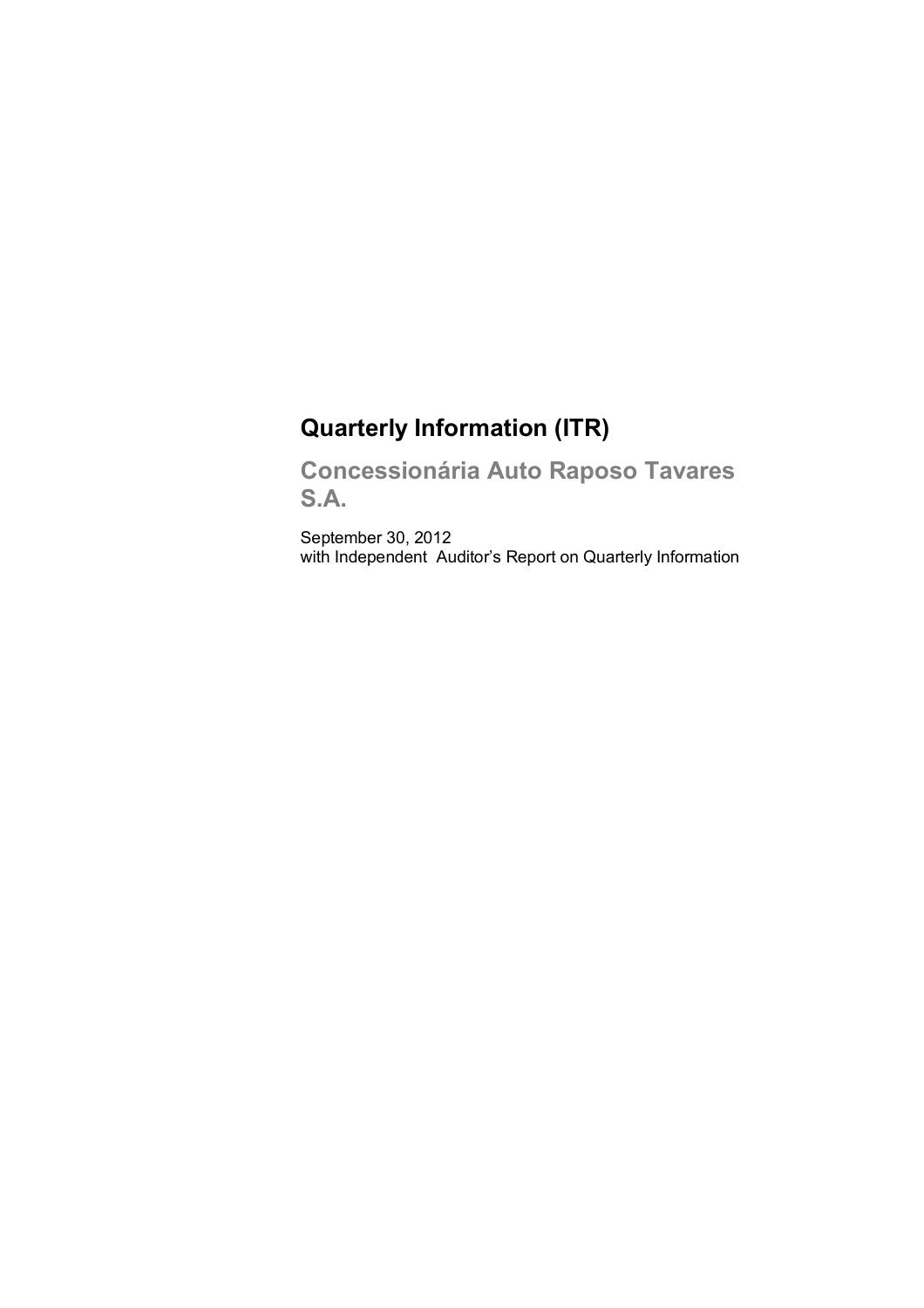| Quarterly Information (ITR) |  |
|-----------------------------|--|
|-----------------------------|--|

September 30, 2012

**Contents** 

| Quarterly information (ITR) |  |
|-----------------------------|--|
|                             |  |
|                             |  |
|                             |  |
|                             |  |
|                             |  |
|                             |  |
|                             |  |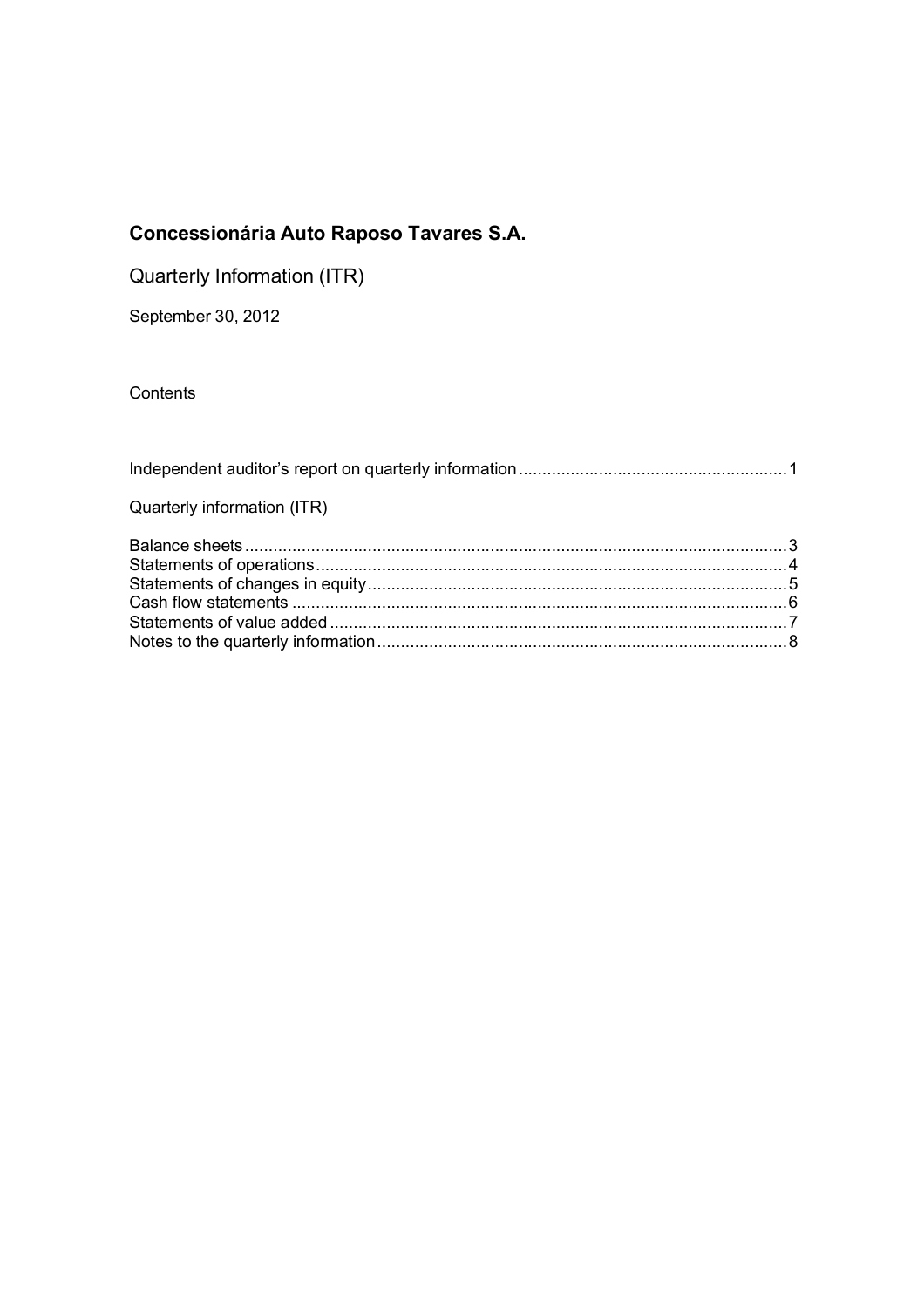

 $H$  FRNST & YOUNG TERCO

**A free translation from Portuguese into English of the Independent Auditor's Report on quarterly information prepared in Brazilian currency in accordance with accounting practices adopted in Brazil** 

### **Independent auditor's report on quarterly information**

The Management , Shareholders and Officers of **Concessionária Auto Raposo Tavares S.A.**  Bauru, São Paulo

#### **Introduction**

We have audited the accompanying quarterly information of Concessionária Auto Raposo Tavares S.A. ("Company") for the period ended September 30, 2012, which comprise the balance sheets at September 30, 2012 and the related statements of operations for the quarter and nine-month period then ended, in addition to the statements of changes in equity and cash flow statements for the nine-month period then ended, and other explanatory information.

Management is responsible for preparing the interim financial information in accordance with Brazil's FASB (CPC) Accounting Pronouncement 21- Interim Financial Statements, as well as on the presentation of such information in accordance with the Brazilian Securities and Exchange Commission (CVM) regulations applicable to the preparation of quarterly information (ITR). Our responsibility is to express an opinion on this interim financial information based on our review.

#### **Scope of review**

We conducted our review in accordance with Brazilian and international accounting standards relating to interim financial information (NBC TR 2410 - Review of Interim Financial Information Performed by the Independent Auditor of the Entity and ISRE 2410-Review of Interim Financial Information Performed by the Independent Auditor of the Entity, respectively). A review of interim financial information consists of making inquiries, mainly of the professionals responsible for financial and accounting issues and the application of analytical and other review procedures. The scope of a review is significantly less than that of an audit conducted in accordance with auditing standards and, accordingly, did not allow us to obtain assurance that we are aware of all significant matters that may have been identified in an audit. Accordingly, we do not express an audit opinion.

#### **Conclusion on interim financial information**

Based on our review, we are not aware of any fact that leads us to believe that the individual interim financial statements included in the quarterly information referred to above were not prepared, in all material respects, in accordance with CPC 21 (R1) applicable to the preparation of interim financial information and stated in accordance standards established by the Brazilian Securities and Exchange Commission (CVM).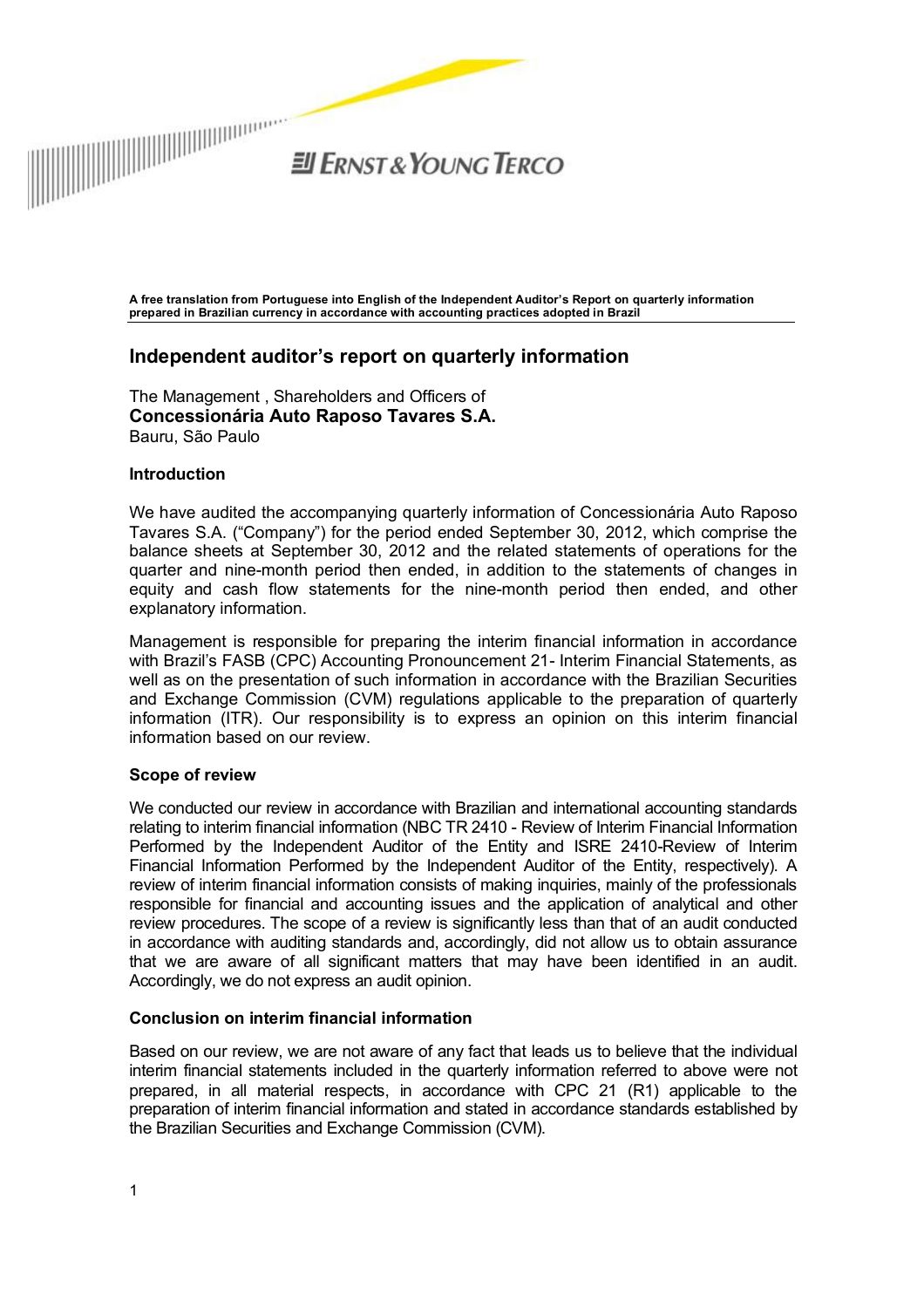

#### **Other matters**

#### **Statement of value added**

We have also reviewed the statements of value added (SVA) for the nine-month period ended September 30, 2012, preparation of which is under the responsibility of its Management, whose presentation in the interim financial information is required by rules issued by the CVM applicable to preparation of the Interim Financial Information. These statements were submitted to the same procedures described above and, based on our review, we are not aware of any fact that causes us to believe that they are not presented fairly, in all material respects, in relation to the overall interim financial information.

Rio de Janeiro, October 11, 2012

ERNST & YOUNG TERCO Auditores Independentes S.S. CRC - 2SP 015.199/O-6 - F - RJ

Mauro Moreira Accountant CRC - 1RJ 071.056/O-2

Gláucio Dutra da Silva Accountant CRC - 1RJ 090.174/O-4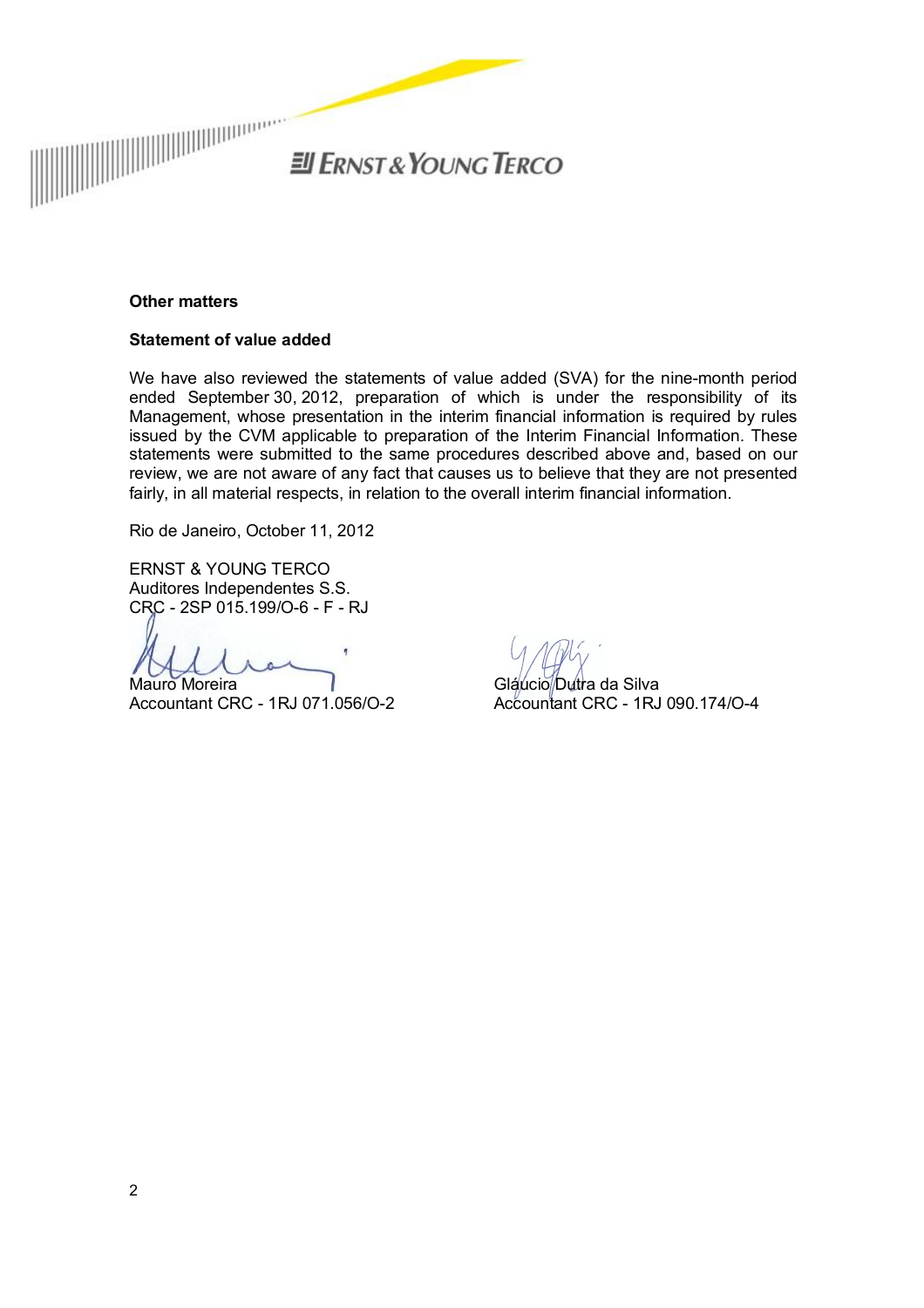**A free translation from Portuguese into English of quarterly information prepared in Brazilian currency in accordance with accounting practices adopted in Brazil** 

# **Concessionária Auto Raposo Tavares S.A.**

Balance sheets September 30, 2012 and December 31, 2011 (In thousands of reais)

|                                                                      | 9/30/2012  | 12/31/2011 |
|----------------------------------------------------------------------|------------|------------|
| Assets                                                               |            |            |
| <b>Current assets</b>                                                |            |            |
| Cash and cash equivalents (Note 3)                                   | 51,037     | 5,149      |
| Short-term investments (Note 3)                                      | 42,478     | 40,038     |
| Trade accounts receivable (Note 4)                                   | 13,039     | 10,790     |
| Inventories                                                          | 696        | 496        |
| Taxes recoverable                                                    | 190        | 344        |
| Sundry prepayments                                                   | 349        | 411        |
| Prepaid expenses                                                     | 1,034      | 680        |
| Related parties (Note 10)                                            | 41         |            |
| Other                                                                | 138        | 154        |
|                                                                      | 109,002    | 58.062     |
| Non-current assets                                                   |            |            |
| Deferred income and social contribution taxes (Note 5)               | 95,257     | 69,752     |
| Judicial deposits                                                    | 792        | 116        |
| Other                                                                | 9          | 9          |
| Property and equipment (Note 6)                                      | 18,958     | 22,407     |
| Intangible assets (Note 7)                                           | 1,388,237  | 1,300,924  |
|                                                                      | 1,503,253  | 1,393,208  |
| <b>Total assets</b>                                                  | 1,612,255  | 1,451,270  |
|                                                                      |            |            |
|                                                                      |            |            |
| Liabilities and equity                                               |            |            |
| <b>Current liabilities</b>                                           |            |            |
| Loans and financing (Note 8)                                         | 45,203     | 57,770     |
| Debentures (Note 8)                                                  | 407,007    | 24,262     |
| <b>Suppliers</b>                                                     | 2,874      | 2,819      |
| Salaries and social charges payable                                  | 4,112      | 2,855      |
| Taxes payable                                                        | 2,765      | 2,374      |
| Obligations related to concession rights (Note 18b)                  | 665        | 536        |
| Deferred revenue (Note 12)                                           | 10,179     |            |
| Related parties (Note 10)                                            | 1,169      |            |
| Other                                                                | 1,743      | 2,312      |
|                                                                      | 475,717    | 92,928     |
| Non-current liabilities                                              |            |            |
| Provision for maintenance                                            | 18,900     | 14,000     |
| Loans and financing (Note 8)                                         | 484,430    | 419,849    |
| Debentures (Note 8)                                                  |            | 400,000    |
| Provision for legal obligations linked to legal proceedings (Note 9) | 554        | 299        |
| Deferred revenue (Note 12)                                           | 50,211     | 11,662     |
|                                                                      | 554,095    | 845,810    |
| Equity (Note 13)                                                     |            |            |
| Capital                                                              | 715,000    | 625,000    |
| <b>Accumulated losses</b>                                            | (132, 557) | (112, 468) |
|                                                                      | 582,443    | 512,532    |
| Total liabilities and equity                                         | 1,612,255  | 1,451,270  |
|                                                                      |            |            |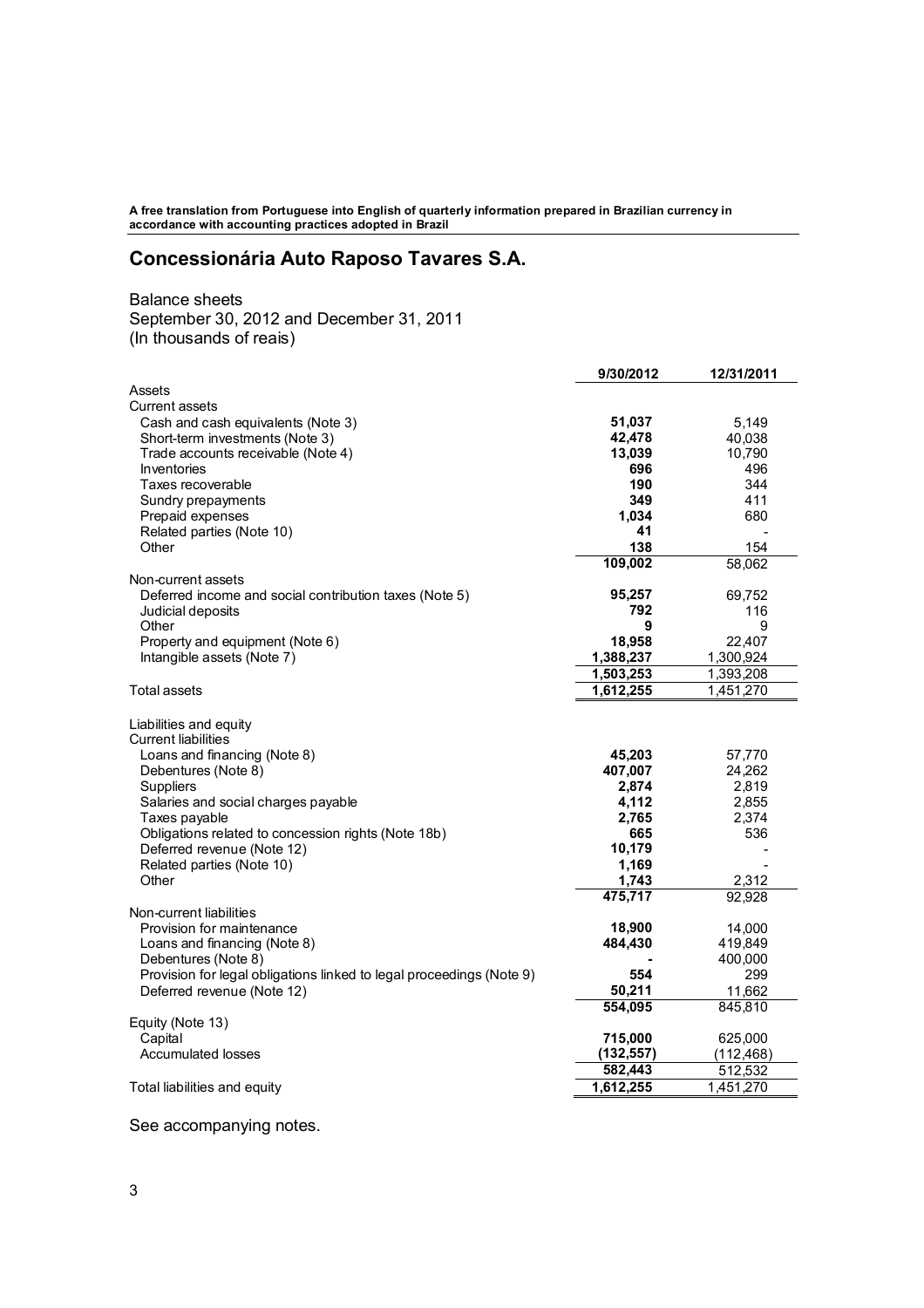# Statements of operations

Quarter and nine-month period ended September 2012 and 2011

|                                                                    | 7/1/2012 to<br>9/30/2012 | 1/1/2012 to<br>9/30/2012 | 7/1/2011 to<br>9/30/2011 | 1/1/2011 to<br>9/30/2011 |
|--------------------------------------------------------------------|--------------------------|--------------------------|--------------------------|--------------------------|
| Net toll collection and additional revenue<br>Construction revenue | 55,408<br>58,416         | 145,719<br>123,353       | 47,509<br>63,991         | 130,636<br>157,370       |
| Net operating revenue (Note 14)                                    | 113,824                  | 269,072                  | 111,500                  | 288,006                  |
| Cost of services provided (Note 15)<br>Construction costs          | (34, 525)<br>(57,837)    | (102, 495)<br>(122,131)  | (31, 683)<br>(62, 128)   | (89, 579)<br>(152,787)   |
| Gross profit                                                       | 21,462                   | 44,446                   | 17,689                   | 45,640                   |
| Operating expenses                                                 |                          |                          |                          |                          |
| General and administrative expenses                                | (7,764)                  | (23, 748)                | (6, 762)                 | (20, 232)                |
| Management compensation (Note 11)                                  | (208)                    | (958)                    | (487)                    | (888)                    |
| Depreciations                                                      | (1, 777)                 | (5, 286)                 | (1,481)                  | (4, 436)                 |
| Financial income (Note 16)                                         | 1,269                    | 3,736                    | 1,907                    | 4,301                    |
| Financial expenses (Note 16)                                       | (20, 315)                | (63, 876)                | (23, 524)                | (64, 760)                |
| Other income                                                       | 34                       | 92                       | 91                       | 91                       |
| Loss before income and social contribution<br>taxes                | (7, 299)                 | (45, 594)                | (12, 567)                | (40, 284)                |
| Deferred income and social contribution taxes<br>(Note 5)          | 5,669                    | 25,505                   | 7,640                    | 22,799                   |
| Loss for the period                                                | (1,630)                  | (20, 089)                | (4,927)                  | (17,485)                 |
| Loss per common share (basic and diluted) –                        |                          |                          |                          |                          |
| R\$                                                                | (0.0017)                 | (0.0215)                 | (0.0067)                 | (0.0236)                 |
| Loss per preferred share (basic and diluted) –<br>R\$              | (0.0017)                 | (0.0215)                 | (0.0067)                 | (0.0236)                 |

The Company has no other comprehensive income which should be stated herein.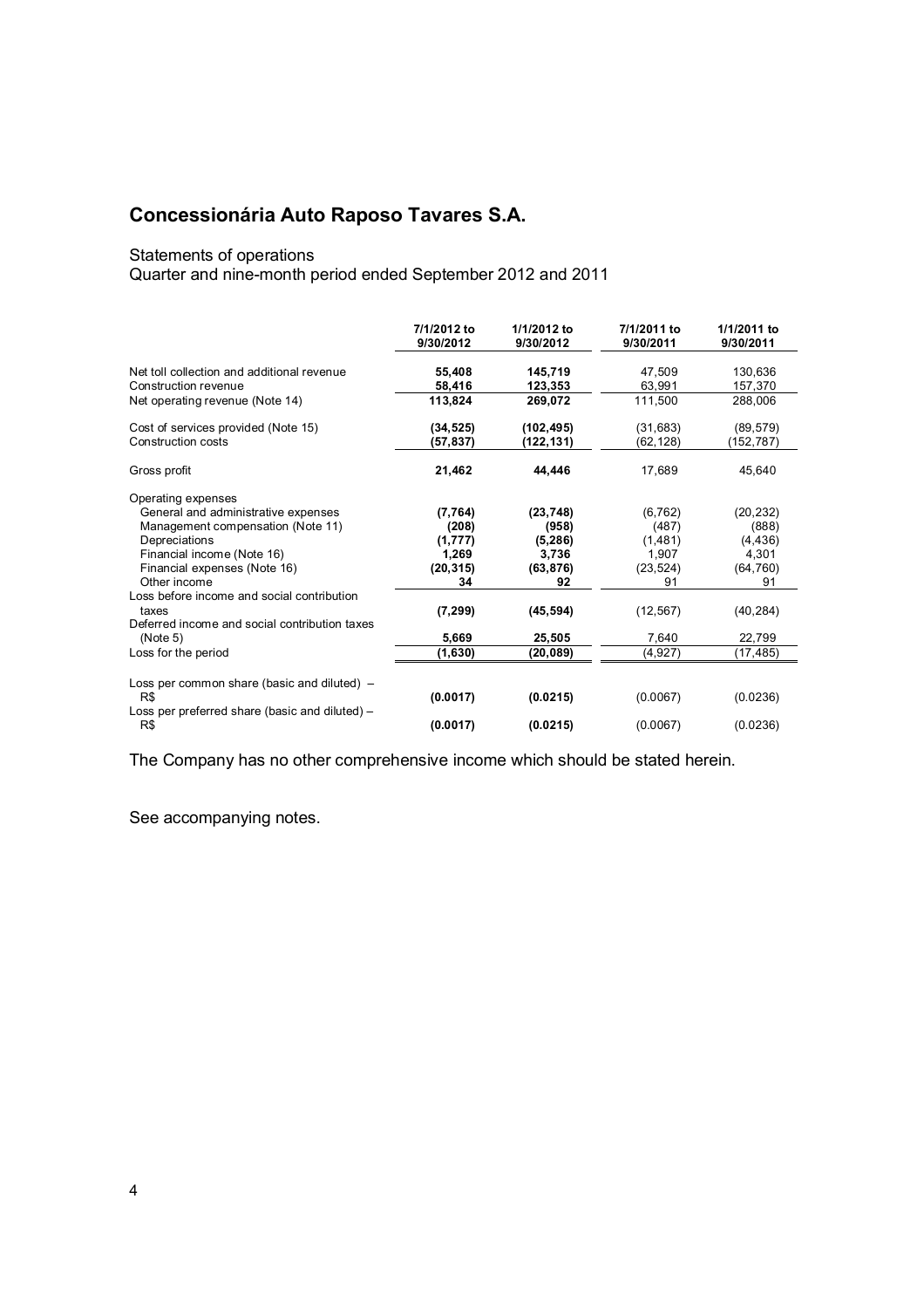Statements of changes in equity Nine-month period ended September 30, 2012 and 2011 (In thousands of reais)

|                                                   | <b>Accumulated</b> |               |                     |  |
|---------------------------------------------------|--------------------|---------------|---------------------|--|
|                                                   | <b>Capital</b>     | <b>losses</b> | Total               |  |
| Balances at January 1, 2011                       | 512,000            | (81, 018)     | 430.982             |  |
| Capital increase<br>Loss for the period           | 81,000             | (17, 485)     | 81,000<br>(17, 485) |  |
| Balances at September 30, 2011                    | 593,000            | (98, 503)     | 494,497             |  |
| Balances at January 1, 2012                       | 625,000            | (112, 468)    | 512,532             |  |
| Capital increase (Note 13)<br>Loss for the period | 90,000             | (20, 089)     | 90,000<br>(20, 089) |  |
| Balances at September 30, 2012                    | 715,000            | (132,557)     | 582,443             |  |
|                                                   |                    |               |                     |  |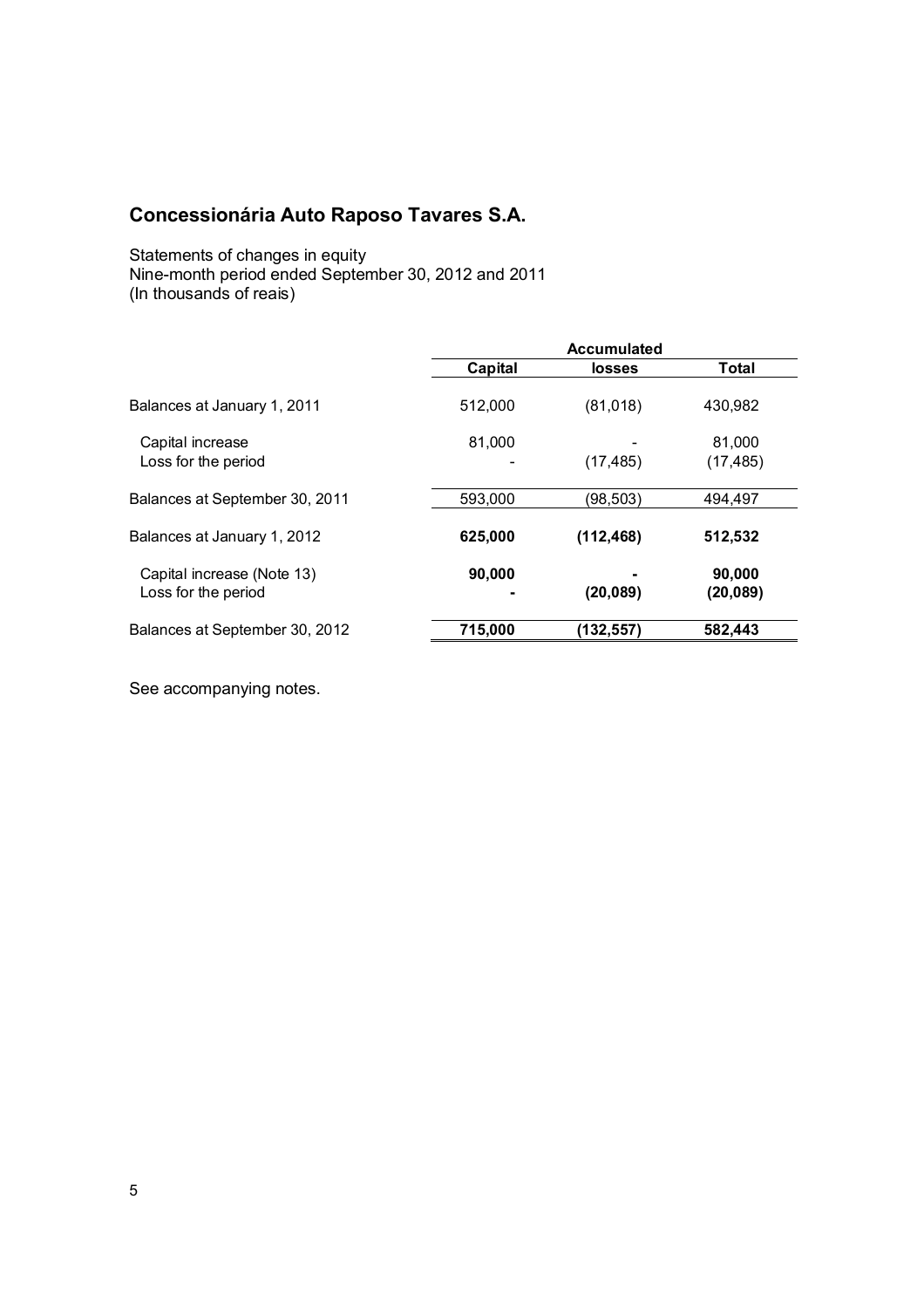Cash flow statements

Nine-month periods ended September 30, 2012 and 2011 (In thousands of reais)

|                                                                   | 9/30/2012  | 9/30/2011  |
|-------------------------------------------------------------------|------------|------------|
| Loss before taxes                                                 | (45, 594)  | (40, 284)  |
| Adjustments to reconcile loss with cash from operating activities |            |            |
| Construction gross margin                                         | (1,222)    | (4,583)    |
| Depreciation and amortization                                     | 43,554     | 36,125     |
| Disposal of assets and intangible assets                          | 53         | 113        |
| Currency and foreign exchange variations and charges, net         | 62,735     | 66,885     |
|                                                                   | 59,526     | 58,256     |
| (Increase) decrease in operating assets                           |            |            |
| Accounts receivable from third parties                            | (2, 249)   | (432)      |
| Inventories                                                       | (200)      | (716)      |
| Taxes recoverable                                                 | 154        | (100)      |
| Other accounts receivable                                         |            | 32         |
| Advances                                                          | 78         | 298        |
| <b>Related parties</b>                                            | (41)       | 3,092      |
| Judicial deposits                                                 | (676)      | (61)       |
| Prepaid expenses                                                  | (354)      | (442)      |
|                                                                   | (3, 288)   | (1,671)    |
| Increase (decrease) in operating liabilities                      |            |            |
| Suppliers                                                         | 55         | 433        |
| Taxes payable                                                     | 391        | 667        |
| Salaries and social charges payable                               | 1,257      | 1,127      |
| Obligations related to concessions right                          | 129        | 26         |
| Provision for maintenance                                         | 4,900      | 2.937      |
| Deferred income                                                   | 48,728     | 11,662     |
| Other liabilities and accounts payable                            | (315)      | (194)      |
|                                                                   | 55,145     | 16,658     |
| Net cash from operating activities                                | 111.386    | 76.585     |
| Investing activities                                              |            |            |
| Short-term investments                                            | (2, 440)   | (38, 715)  |
| Acquisition of fixed assets                                       | (1,838)    | (4,602)    |
| Acquisition of intangible assets                                  | (124, 411) | (171, 461) |
| Net cash used in investing activities                             | (128,689)  | (214, 778) |
|                                                                   |            |            |
| Financing activities                                              |            |            |
| Loans and intercompany loans raised                               | 130,045    | 518,466    |
| Payment of loans and intercompany loans                           | (80, 454)  | (834, 752) |
| Interest paid                                                     | (76, 397)  | (28, 172)  |
| Debentures issued                                                 |            | 400,000    |
| Capital increase                                                  | 90,000     | 81,000     |
| Net cash from financing activities                                | 63,194     | 136,542    |
| Increase in cash and cash equivalents                             | 45,888     | (1,651)    |
| Cash and cash equivalents at the beginning of the period          | 5,149      | 4,243      |
| Cash and cash equivalents at the end of the period                | 51,037     | 2,592      |
| Increase in cash and cash equivalents                             | 45,888     | (1,651)    |
|                                                                   |            |            |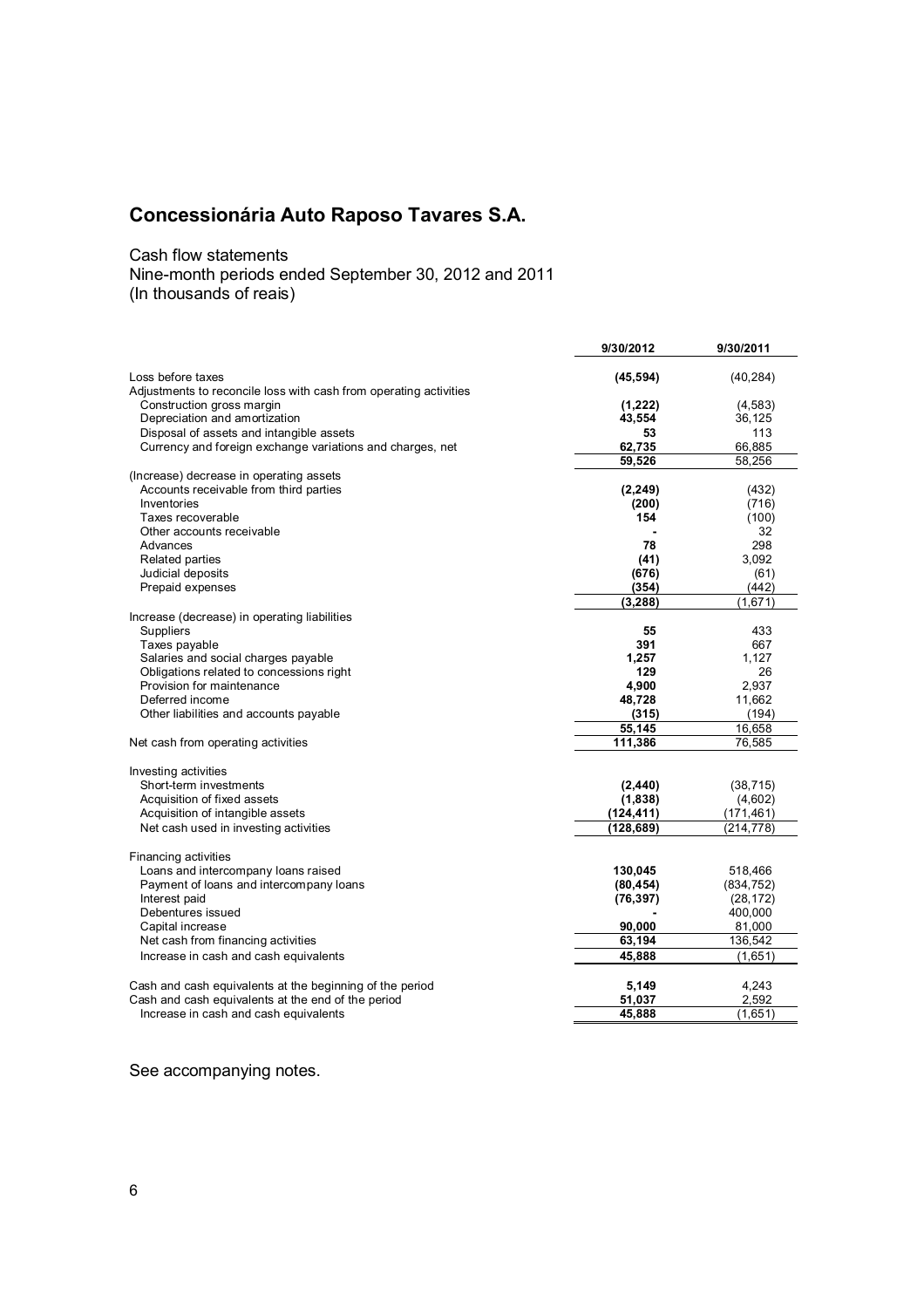Statement of value added

Nine-month period ended September 30, 2012 and 2011 (In thousands of reais)

| 9/30/2012  | 9/30/2011  |
|------------|------------|
|            |            |
| 159,562    | 142,815    |
|            | 157,370    |
| 92         | 91         |
| 283,007    | 300,276    |
|            |            |
| (122, 131) | (152, 787) |
| (65, 935)  | (58,466)   |
| (188,066)  | (211,253)  |
| 94,941     | 89,023     |
|            |            |
| (43, 545)  | (36, 053)  |
| 51,396     | 52,970     |
|            |            |
| 3,736      | 4,301      |
| 55,132     | 57,271     |
|            |            |
| 23,033     | 20,616     |
| (11, 431)  | (10, 057)  |
| 63,619     | 64,197     |
| (20,089)   | (17,485)   |
| 55,132     | 57,271     |
|            | 123,353    |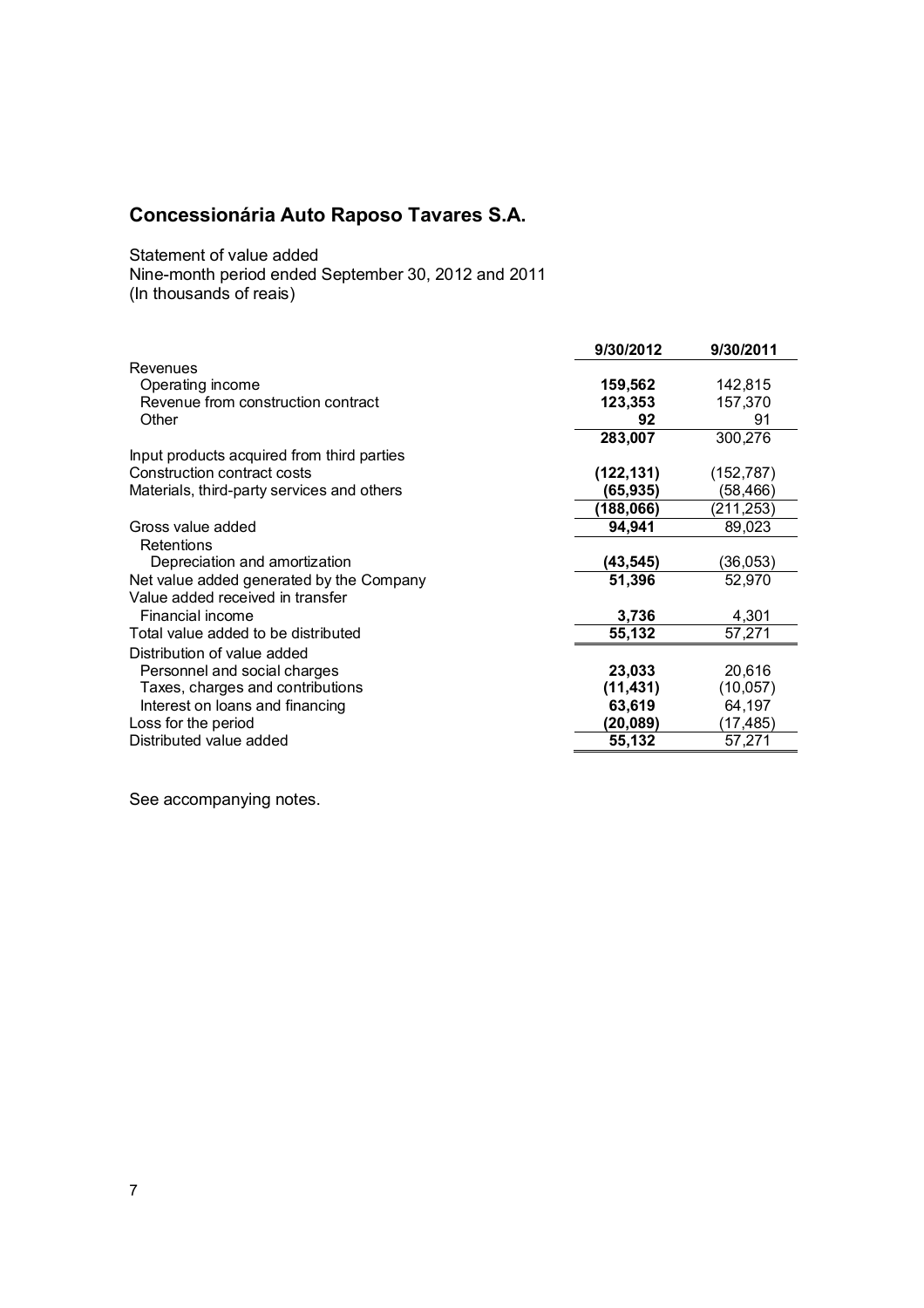Notes to quarterly information September 30, 2012 (In thousands of reais, except when otherwise indicated)

# **1. Operations**

Concessionária Auto Raposo Tavares S.A. ("CART" or "Company") is a publicly-held entity incorporated on November 12, 2008, the sole activity of which is exploiting Raposo Tavares roadway system under a concession regime, in accordance with Public Bidding No. 4 of São Paulo State Roadway Concession Program. The Company does not publicly trade shares or other publicly-traded securities issued by it.

The concession objective comprises implementation, management and monitoring of services rendered, support to implement services not yet rendered and control of complementary services, for a fixed period, through the collection of annually adjusted toll fees, with data base of July based on the Extended Consumer Price Index (IPCA) variation then effective and on alternative sources of revenue, provided that these are previously approved by São Paulo State Transport Agency (ARTESP), which may arise from activities relating to the operation of the highway, its right-of-way and advertising.

Public Bid No. 004/2008 is currently a set of road lanes of the highway system and its respective right-of-way and buildings, facilities and equipment, including:

- I. SP-270: Raposo Tavares Roadway: beginning at Kilometer 381, at junction with SP-327, Kilometer 32, Ourinhos; ending at Kilometer 654, Presidente Epitácio, at the border with the state of Mato Grosso do Sul;
- II. SP-225: beginning at Kilometer 235+040, at junction with SP-300, Kilometer 336+735, Bauru; ending at Kilometer 317+800, at junction with SP-327, Kilometer 0+000, Santa Cruz do Rio Pardo;
- III. SP-327: beginning at Kilometer 0+000, at junction with SP-225, Kilometer 317+800, Santa Cruz do Rio Pardo; ending at Kilometer 32+443, with junction with SP-270, Kilometer 381+703, and junction with BR-153, Kilometer 338+361, Ourinhos.

The Concession Contract was executed on March 16, 2009, after approval of results by the Granting Authority.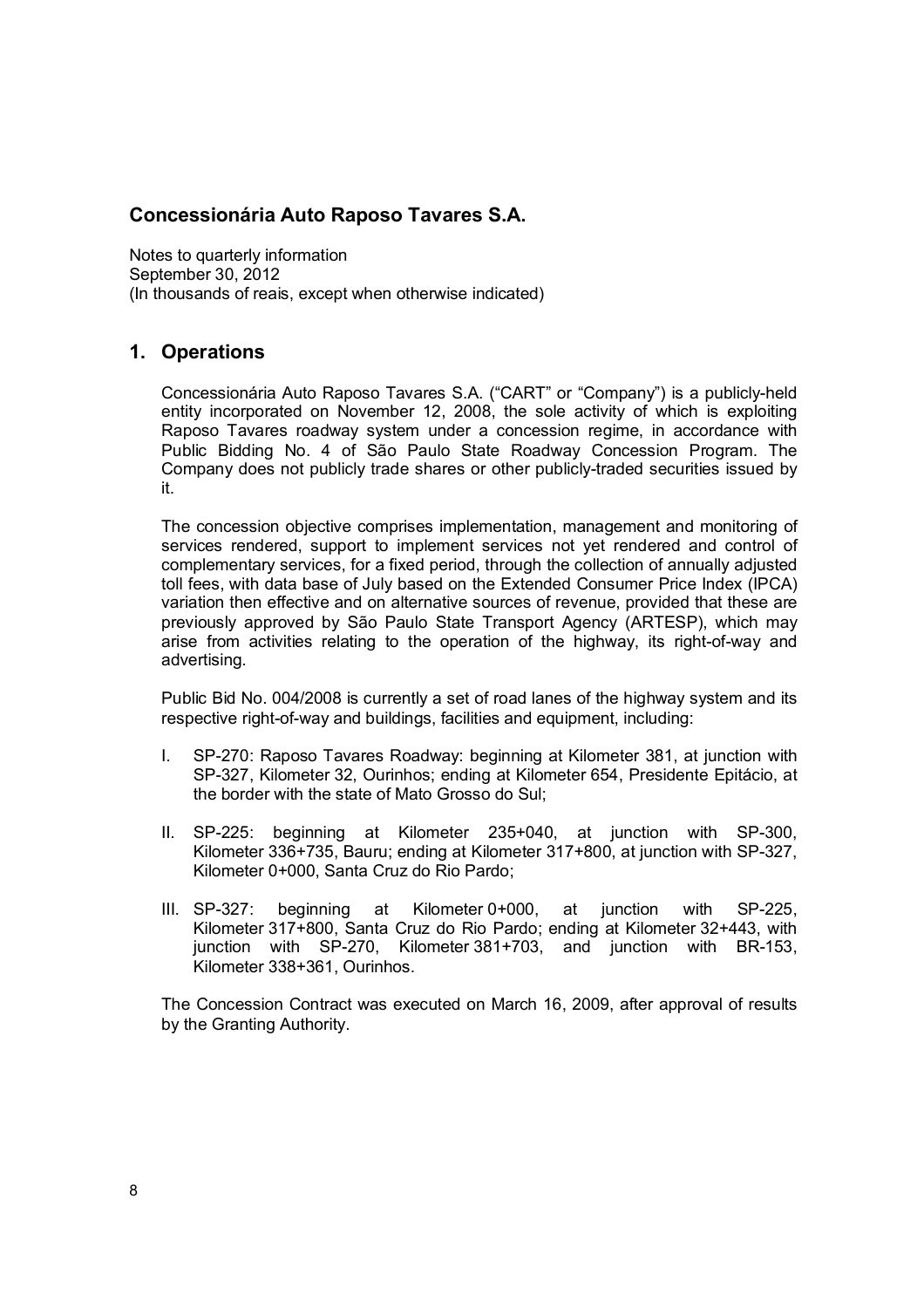Notes to quarterly information (Continued) September 30, 2012 (In thousands of reais, except when otherwise indicated)

# **1. Operations** (Continued)

The concession term is 30 (thirty) years from the date control of the existing system is granted, and it can be extended according to the law and under the provisions of the Concession Contract. In the event that the concession is terminated, all reversible goods, rights and privileges related to the road system exploitation shall be returned to the Granting Authority. The Company, however, shall be entitled to indemnification corresponding to unamortized balance or the balance not subject to depreciation of assets or investments made in the last five years within the concession term, the acquisition or execution of which is duly authorized by the Granting Authority.

#### **Equalization of net negative working capital**

On September 30, 2012, the Company has negative working capital of R\$ 366,715 from commitments related to payment of principal and interest of loans, financing and debentures raised for investments undertaken upon execution of the Concession Contract. The Company understands that these funds shall be obtained from capital increases and investments as provided for in the Senior Loan Agreement with the Brazilian Development Bank (BNDES) and other financing sources, as well as increase in road traffic after the improvements being performed and obtainment of accessory revenues, which increases generation of operating cash, thus enabling the settlement of liabilities. As mentioned in Note 8, the Company's shares are held by INVEPAR and are given in guarantee for debentures issued.

#### **Seasonality of operations**

The Company's operating income is affected by the number and classes of vehicles paying toll fees, i.e. commercial and recreational vehicles, which are significantly impacted by the local and national economic scenario, by the "calendar effect" as it reflects the number of business days and/or holidays within a certain period of time, thus impacting the equivalent number of axles in the consolidated traffic, and also by the cycle of grain crops, bearing in mind that the concession area is an important distribution route for grain production in the Concession region.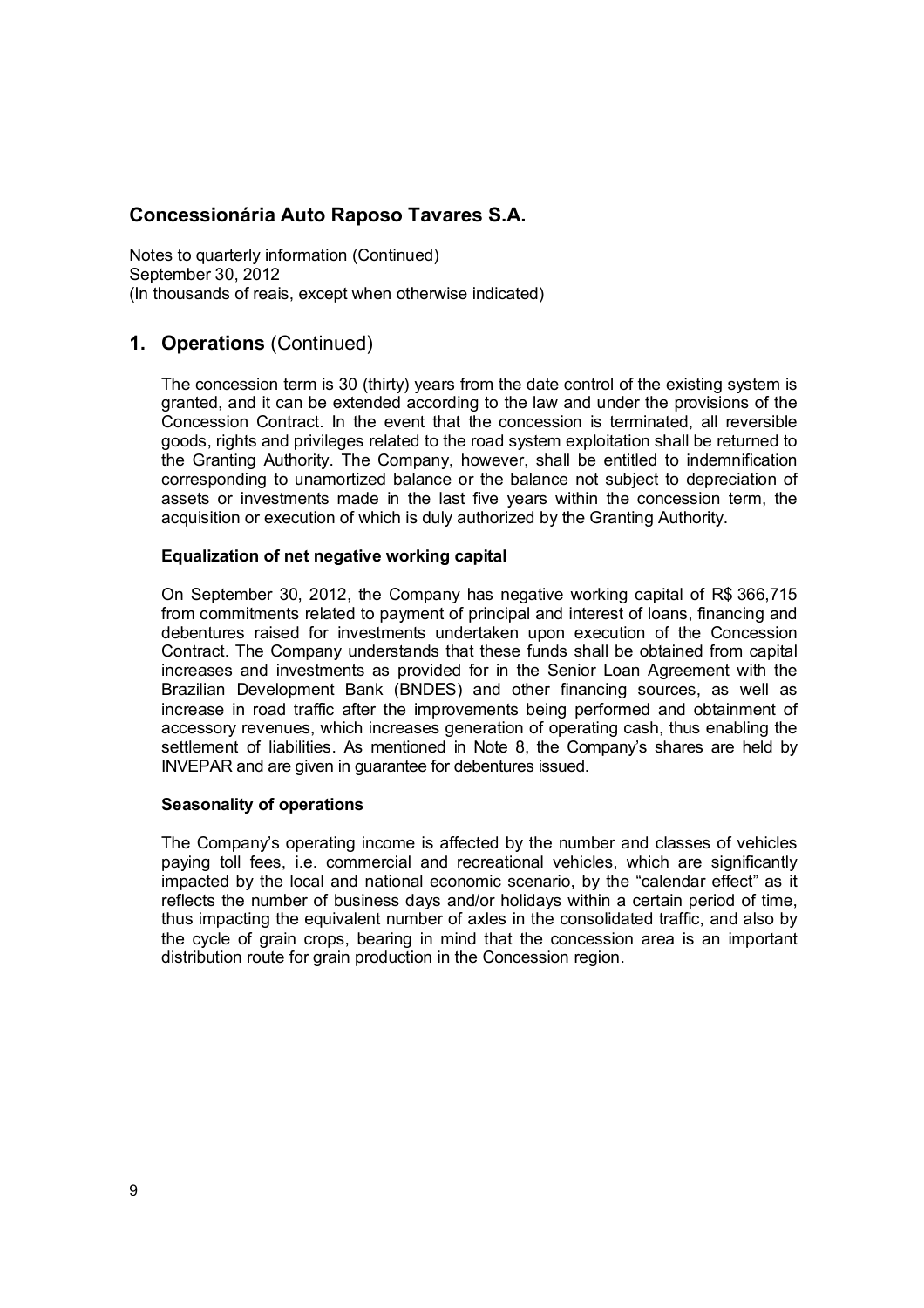Notes to quarterly information (Continued) September 30, 2012 (In thousands of reais, except when otherwise indicated)

# **2. Basis of preparation and presentation of quarterly information**

The Company's accounting practices are defined in accordance with CPC standards, which have been consistently applied for all periods presented, unless otherwise specified.

The Company's quarterly information was prepared in accordance with CPC 21 (R1) Interim Financial Information. This quarterly information shall be read together with the Company's latest audited financial statements for the year ended December 31, 2011.

The quarterly information was prepared based on various valuation bases for accounting estimates. The accounting estimates involved in preparation of this quarterly information are based on objective and subjective factors, based on management judgment to determine the adequate value to be recorded in the quarterly information. Significant items subject to these estimates and assumptions include: the selection of useful lives of property and equipment and their recoverability in operations, credit risk analyses to set up allowance for doubtful accounts, as well as analysis of other risks to determine other provisions, including for contingencies.

Settlement of transactions involving these estimates may result in amounts materially different from those recorded in quarterly information due to inaccuracies inherent in the estimation process. The Company reviews its estimates and assumptions at least on a quarterly basis.

The Company adopted all standards, review of standards and interpretations issued by the Brazilian FASB (CPC) and regulatory bodies in effect at September 30, 2012.

The quarterly information was prepared based on the historical cost.

The quarterly information is presented in thousands of reais, except when otherwise indicated – including the notes to the quarterly information.

According to the Company's management, there are no other standards and interpretations issued and still not adopted which may adversely affect the profit and loss (P&L) or equity disclosed by the Company.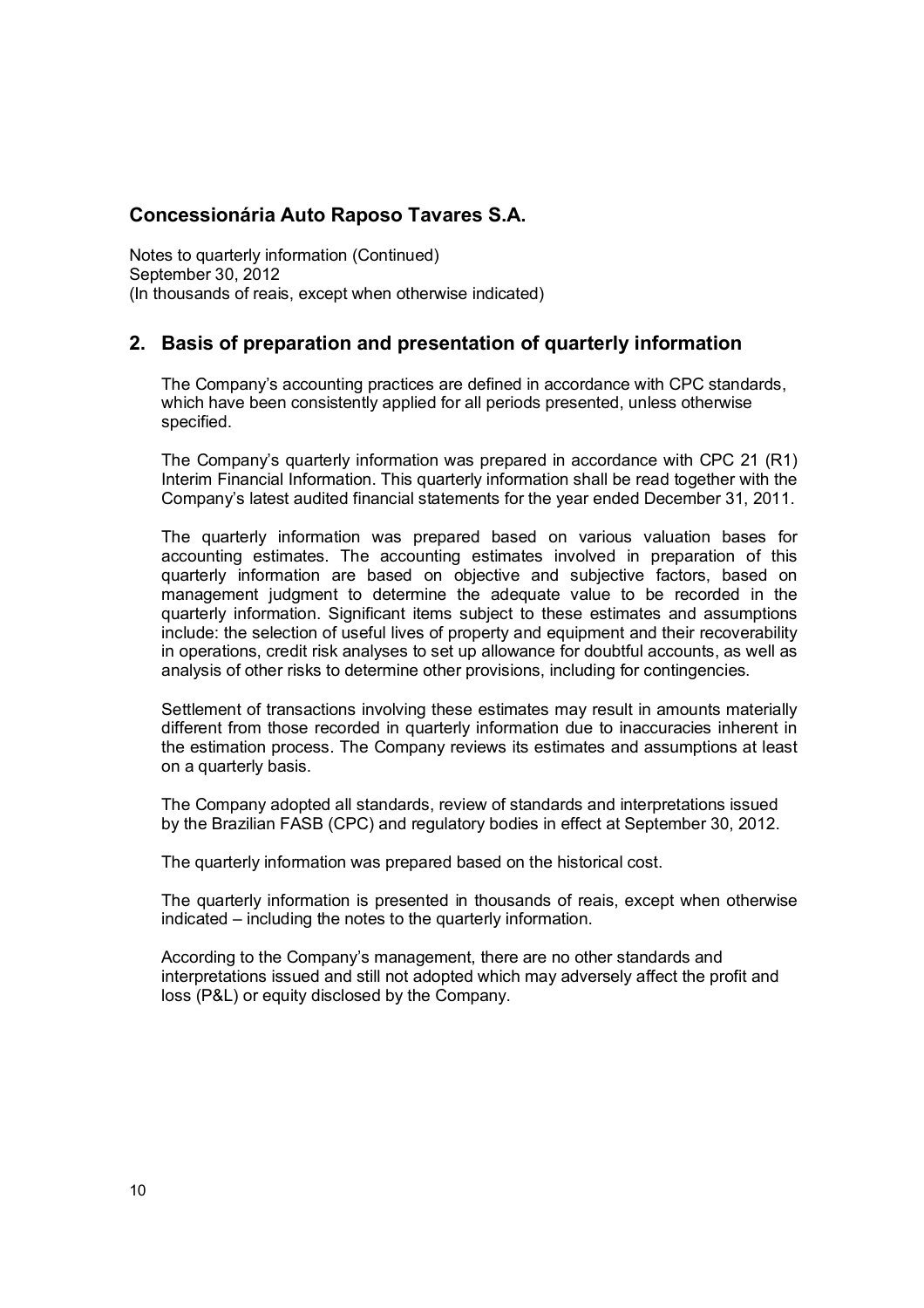Notes to quarterly information (Continued) September 30, 2012 (In thousands of reais, except when otherwise indicated)

# **2. Basis of preparation and presentation of quarterly information**  (Continued)

During the preparation of this quarterly information, the Company reviewed the cash flow statements and reclassified certain changes in its short-term investments for the nine-month period ended September 30, 2011 from operating activities to investing activities.

The Company's management authorized the preparation of this quarterly information on October 11, 2012.

# **3. Cash and cash equivalents and short-term investments**

|                                | 9/30/2012 | 12/31/2011 |
|--------------------------------|-----------|------------|
| General cash                   | 3         | 3          |
| Cash in transit                | 1.129     | 1.186      |
| Checking account               | 2,571     | 550        |
| Small change fund              | 120       | 120        |
| Committed transactions         | 47,214    | 3,290      |
| Cash and cash equivalents      | 51.037    | 5.149      |
|                                |           |            |
| Bank Deposit Certificate (CDB) | 42.478    | 40.038     |
| Short-term investments         | 42,478    | 40,038     |

Short-term investments substantially refer to fixed income transactions with top-tier financial institutions, linked to debenture committed transactions at 90%-99.5% of Interbank Deposit Certificates (CDI) rate.

Short-term investments amounting to R\$ 42,478 at September 30, 2012 were made pursuant to clause provided for in the loan agreement with BNDES, under which the Company should set up a reserve account, in which funds should be deposited in an amount equivalent to: (i) 6 (six) months of amortization installments of principal falling due and debt charged of Sub credits "A", "B-1", "B-2", "C", "D", "E" and "F" until August 2013; (ii) 7 (seven) months of amortization installments of principal falling due and debt charged of Sub loans "A", "B-1", "B-2", "C", "D", "E" and "F" as from September 2013; and (iii) 8 (eight) amortization installments of principal falling due and debt charged of Sub loans "A", "B-1", "B-2", "C", "D", "E" and "F" as from September 2015.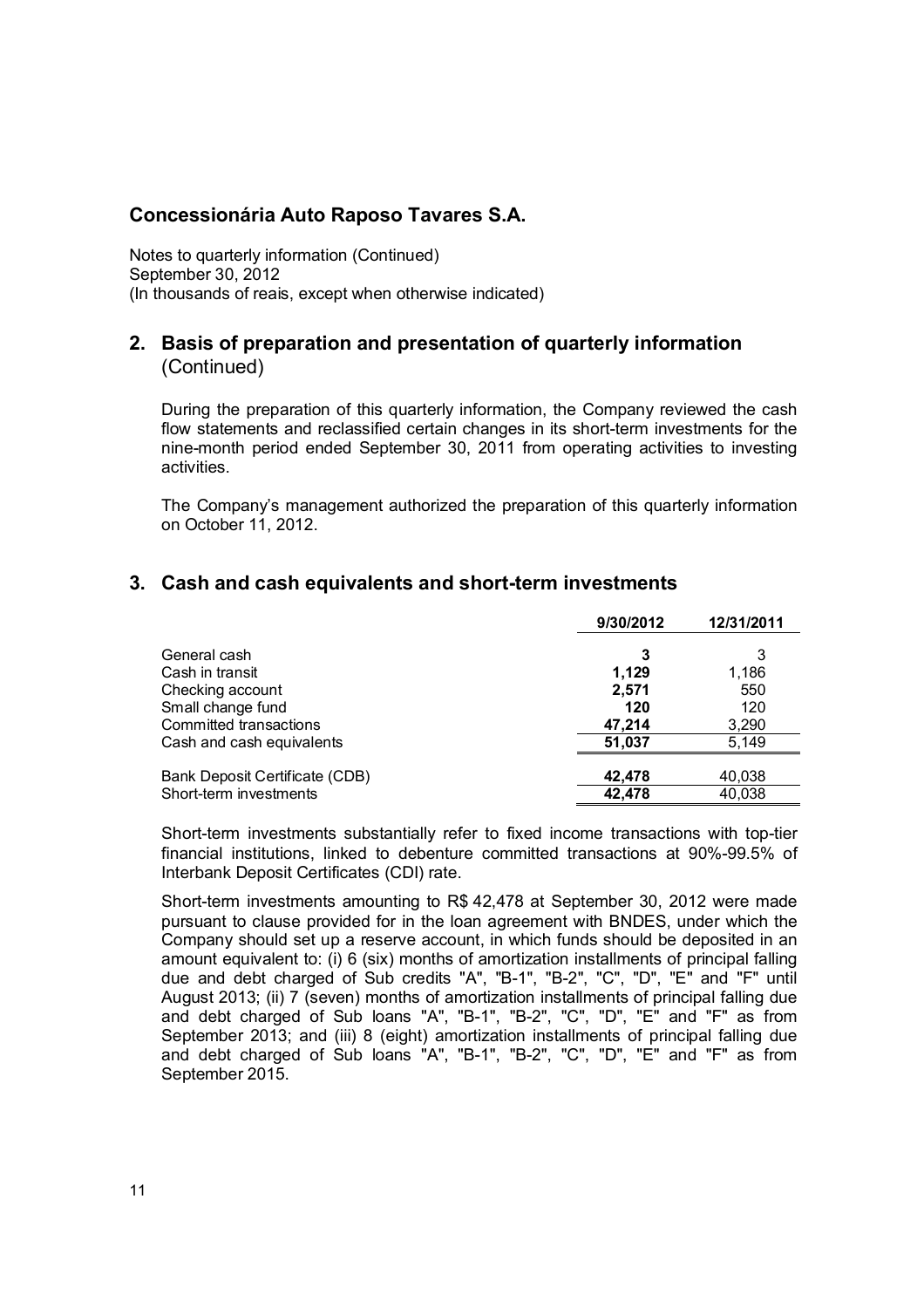Notes to quarterly information (Continued) September 30, 2012 (In thousands of reais, except when otherwise indicated)

# **4. Trade accounts receivable**

|                                                         | 9/30/2012 | 12/31/2011 |
|---------------------------------------------------------|-----------|------------|
| AVI - Electronic toll collection system (Sem Parar) (i) | 11,857    | 9.877      |
| VISA - toll voucher (i)                                 | 633       | 476        |
| DBTRANS - toll voucher (i)                              | 325       | 260        |
| Other                                                   | 224       | 177        |
|                                                         | 13.039    | 10.790     |

(i) Refers to use of electronic tags in automatic lanes. At September 30, 2012, there were no past due amounts in trade accounts receivable. Average collection term is 23 days.

# **5. Deferred income and social contribution taxes**

Key components of deferred income and social contribution taxes are as follows:

|                                                                                                           |                     | <b>Balance sheets</b>      |                         |                            |  |
|-----------------------------------------------------------------------------------------------------------|---------------------|----------------------------|-------------------------|----------------------------|--|
|                                                                                                           | 9/30/2012           |                            |                         | 12/31/2011                 |  |
|                                                                                                           | Income tax          | Social<br>contribution tax | Income tax              | Social<br>contribution tax |  |
| Income and social contribution tax losses<br>Temporary differences                                        | (284, 275)<br>4,108 | (284, 275)<br>4.108        | (208, 860)<br>3.708     | (208, 860)<br>3.708        |  |
| Tax base<br>Rate                                                                                          | (280, 167)<br>25%   | (280, 167)<br>9%           | (205, 152)<br>25%       | (205, 152)<br>9%           |  |
| Deferred income tax                                                                                       | 70,042              | 25,215                     | 51,288                  | 18,464                     |  |
|                                                                                                           | P&L                 |                            |                         |                            |  |
|                                                                                                           |                     | Income tax                 | Social contribution tax |                            |  |
|                                                                                                           | 9/30/2012           | 9/30/2011                  | 9/30/2012               | 9/30/2011                  |  |
| Loss before income and social contribution<br>taxes<br>Income and social contribution tax rate            | (45, 594)<br>25%    | (40, 284)<br>25%           | (45, 594)<br>9%         | (40, 284)<br>9%            |  |
| Income and social contribution taxes at<br>effective rates<br>Adjusts in net income affecting P&L for the | 11,399              | 10,071                     | 4,103                   | 3,626                      |  |
| period<br>Permanent additions<br>Permanent exclusions                                                     | 6.791<br>564        | 6,193<br>500               | 2,445<br>203            | 2,230<br>179               |  |
| Total taxes in P&L                                                                                        | 18,754              | 16,764                     | 6,751                   | 6,035                      |  |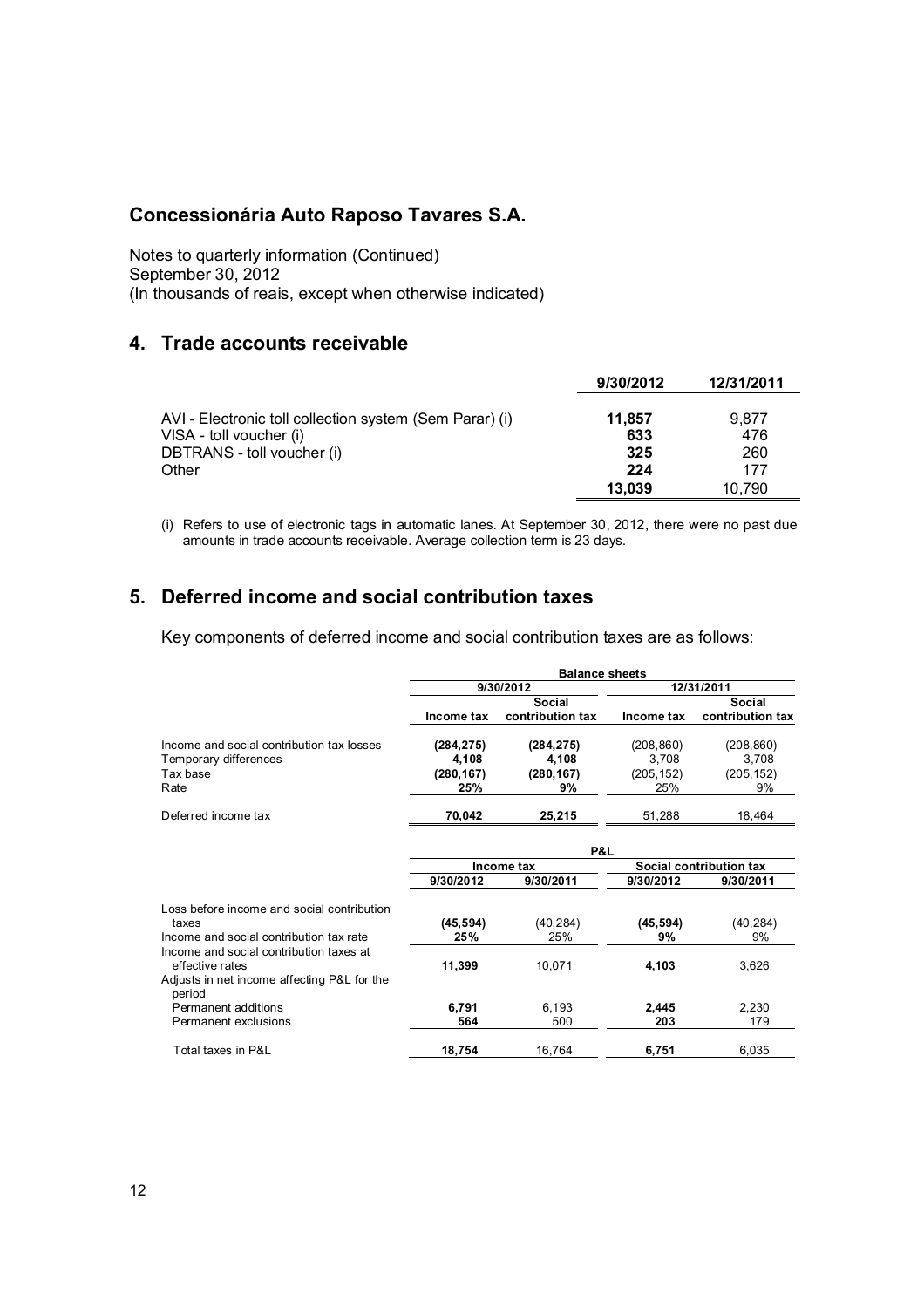Notes to quarterly information (Continued) September 30, 2012 (In thousands of reais, except when otherwise indicated)

# **5. Deferred income and social contribution taxes** (Continued)

The Company has tax credits from IRPJ and CSLL losses. The offset of tax losses, limited to 30% of taxable income for the year, involves a considerable increase in the tax credit recovery period.

Deferred tax credits were set up based on their future realization, which establishes essential conditions for the accounting recognition and maintenance of deferred charges, arising from tax loss carryforwards and temporary differences.

The technical studies conducted by the Company, to support the maintenance of amounts accounted for, confirm the probable capacity of generating taxable profits and the full realization of these assets within the estimated deadline. These studies correspond to the best estimates of the management on the Company's future results. In this sense, and due to the very nature of the financial projections and the uncertainties inherent to information based on future expectations, especially in markets in which the Company operates, there may be differences between the estimated and actual results.

The table below presents the estimated schedule for total realization of recorded deferred tax assets:

| Year         | 9/30/2012 |
|--------------|-----------|
| 2014         | 430       |
| 2015         | 2,081     |
| 2016         | 6,115     |
| 2017         | 10,344    |
| 2018 onwards | 76,287    |
|              | 95,257    |

# **6. Property and equipment**

|                            | <b>Depreciation</b><br>period<br>in years | <b>Balance at</b><br>12/31/2011 | <b>Additions</b> | <b>Exclusions</b> | <b>Balance at</b><br>9/30/2012 |
|----------------------------|-------------------------------------------|---------------------------------|------------------|-------------------|--------------------------------|
| <b>Facilities</b>          | 4                                         |                                 | 152              |                   | 152                            |
| Machinery and equipment    | 5                                         | 3.163                           | 689              |                   | 3,852                          |
| Furniture and fixtures     | 5                                         | 2.479                           | 104              | (14)              | 2,569                          |
| <b>Vehicles</b>            | 5                                         | 1.420                           | 79               |                   | 1.499                          |
| IT equipment               | 5                                         | 27,258                          | 814              | (7)               | 28,065                         |
| Tools and appliances       | 5                                         | 232                             |                  |                   | 232                            |
|                            |                                           | 34,552                          | 1.838            | (21)              | 36,369                         |
| Accumulated depreciation   |                                           | (12,145)                        | (5,274)          | 8                 | (17,411)                       |
| Net property and equipment |                                           | 22,407                          | (3, 436)         | (13)              | 18,958                         |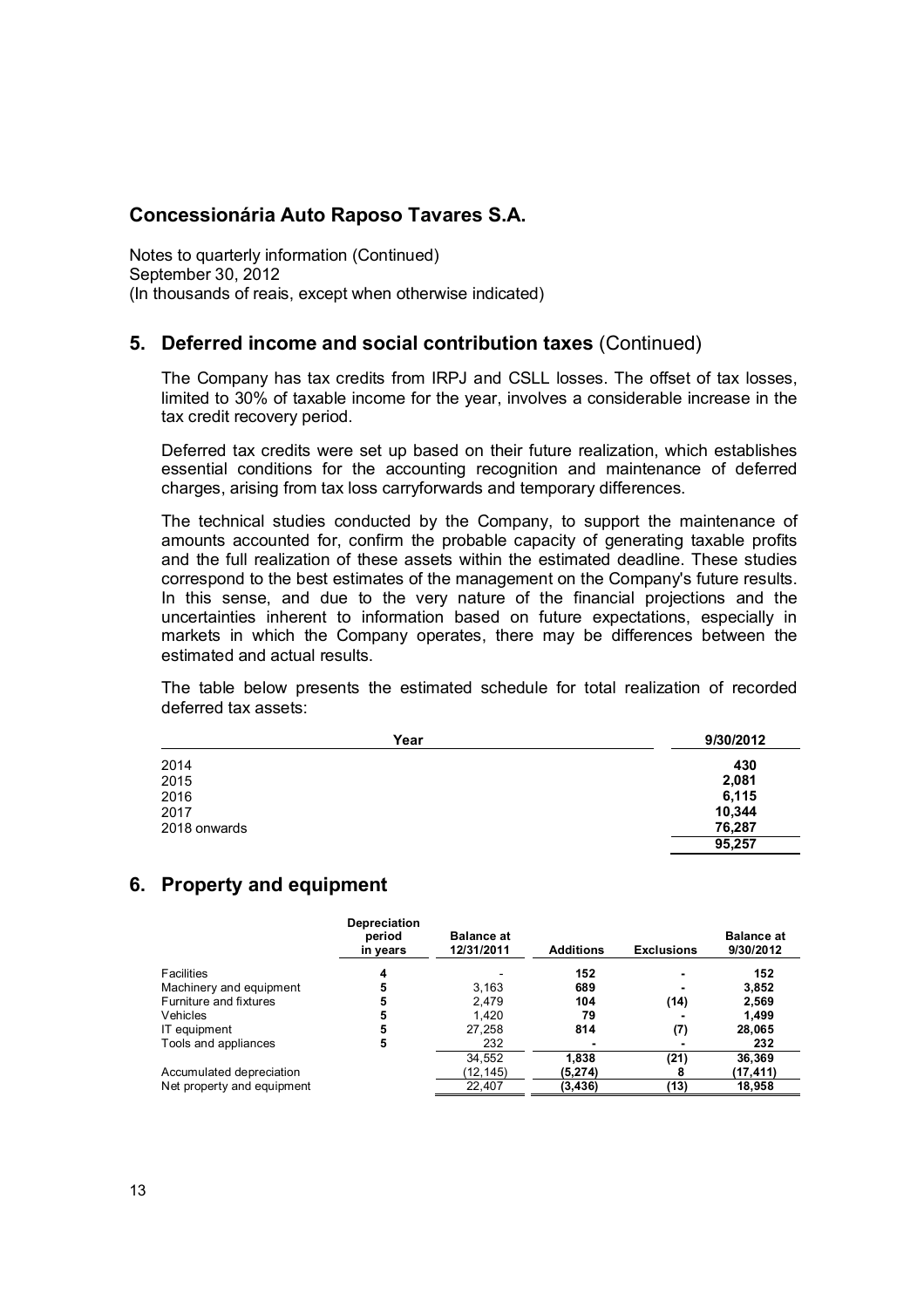Notes to quarterly information (Continued) September 30, 2012 (In thousands of reais, except when otherwise indicated)

# **6. Property and equipment** (Continued)

|                            | <b>Term and</b><br>depreciation in<br>vears | <b>Balance at</b><br>12/31/2010 | <b>Additions</b> | <b>Exclusions</b> | <b>Balance at</b><br>12/31/2011 |
|----------------------------|---------------------------------------------|---------------------------------|------------------|-------------------|---------------------------------|
| Machinery and equipment    | 5                                           | 1.330                           | 1,835            | (2)               | 3,163                           |
| Furniture and fixtures     | 5                                           | 2.040                           | 452              | (13)              | 2.479                           |
| Vehicles                   | 5                                           | 924                             | 654              | (158)             | 1.420                           |
| IT equipment               | 5                                           | 22.473                          | 4,799            | (14)              | 27,258                          |
| Tools and appliances       | 5                                           | 189                             | 43               |                   | 232                             |
|                            |                                             | 26,956                          | 7,783            | (187)             | 34,552                          |
| Accumulated depreciation   |                                             | (6,261)                         | (5,957)          | 73                | (12,145)                        |
| Net property and equipment |                                             | 20.695                          | 1.826            | (114)             | 22,407                          |
|                            |                                             |                                 |                  |                   |                                 |

At September 30, 2012 and December 31, 2011, no property and equipment items were given in guarantee for loans or proceedings of any nature.

# **7. Intangible assets**

|                                        | <b>Depreciation</b><br>period<br>in years | <b>Balance at</b><br>12/31/2011 | <b>Additions</b>     | <b>Exclusions</b> | <b>Balance at</b><br>9/30/2012  |
|----------------------------------------|-------------------------------------------|---------------------------------|----------------------|-------------------|---------------------------------|
| Software licenses                      | 5                                         | 4,640                           | 1,067                |                   | 5,707                           |
| Brands and patents<br>Concession right | 10<br>30                                  | 20<br>758,159                   | 124,566              | (155)             | 20<br>882,570                   |
| Fixed concession fees                  | 30                                        | 634,000                         |                      |                   | 634,000                         |
| Accumulated amortization               |                                           | 1.396.819<br>(95,895)           | 125,633<br>(38,280)  | (155)<br>115      | 1,522,297<br>(134,060)          |
| Intangible assets, net                 |                                           | 1,300,924                       | 87,353               | (40)              | 1,388,237                       |
|                                        | Amortization<br>term in years             | <b>Balance at</b><br>12/31/2010 | <b>Additions</b>     | <b>Exclusions</b> | <b>Balance at</b><br>12/31/2011 |
| Software licenses                      | 5                                         | 3,663                           | 977                  |                   | 4,640                           |
| Brands and patents                     | 10                                        | 6                               | 14                   |                   | 20                              |
| Concession rights                      | 30                                        | 518,064                         | 241,337              | (1,242)           | 758,159                         |
| Fixed concession fees                  | 30                                        | 634,000                         |                      |                   | 634,000                         |
| Accumulated amortization               |                                           | 1,155,733<br>(52,676)           | 242,328<br>(44, 210) | (1,242)<br>991    | 1,396,819<br>(95,895)           |
| Intangible assets, net                 |                                           | 1.103.057                       | 198,118              | (251)             | 1,300,924                       |

Fixed concession rights refer to the right to operate the Raposo Tavares highway system, as mentioned in Note 1. Amortization occurs on a straight-line basis pursuant to the concession term.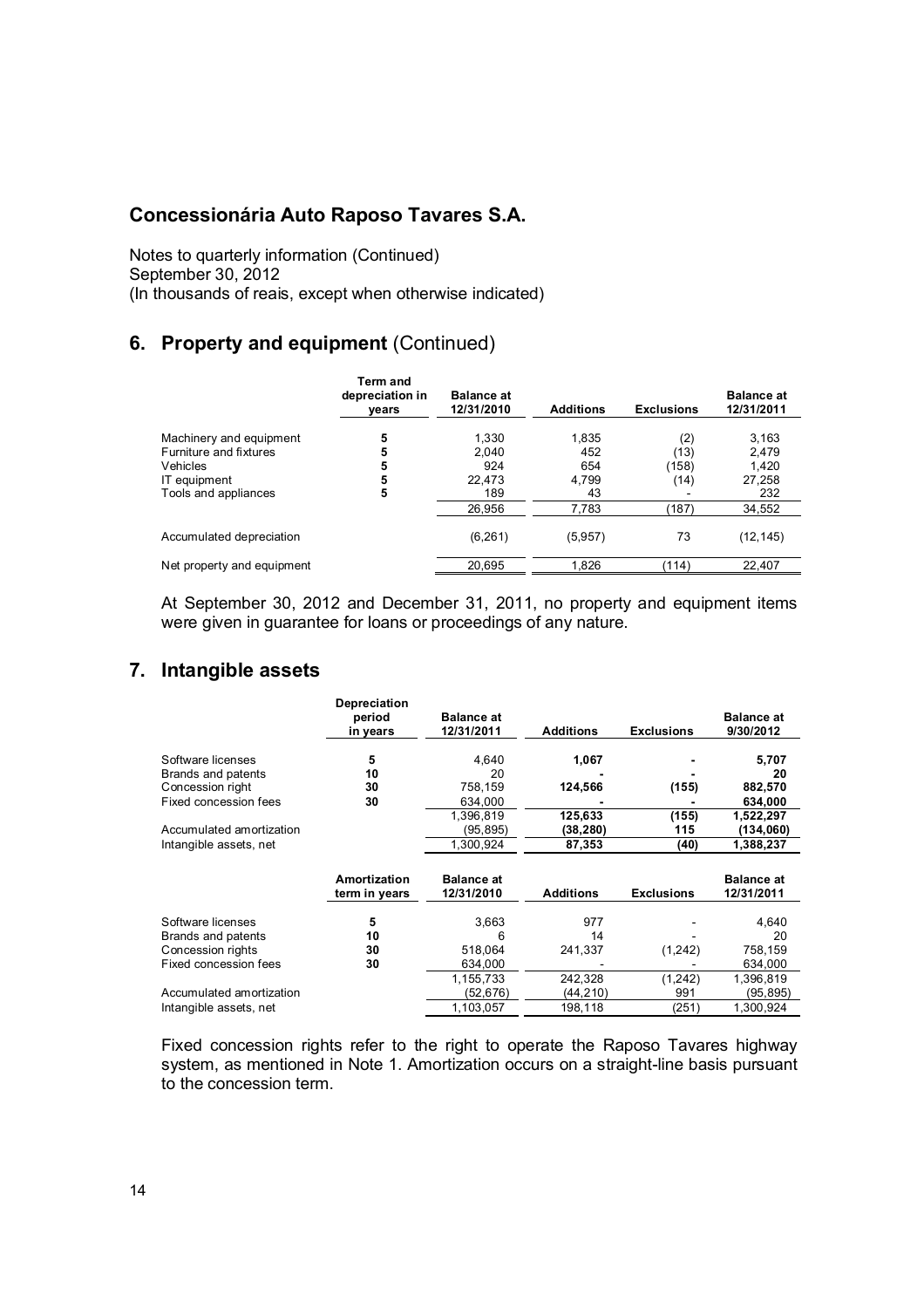Notes to quarterly information (Continued) September 30, 2012 (In thousands of reais, except when otherwise indicated)

### **7. Intangible assets** (Continued)

In accordance with IAS 36 - "Impairment of Assets", the intangible assets items showing evidence that their recorded costs exceed the recoverable value are reviewed to determine the need for a provision to reduce book value to realizable value. The management performed the annual analyses of the corresponding financial and operational performance of its assets. At September 30, 2012 and December 31, 2011, no evidence of intangible assets recorded with costs exceeding their recoverable value was found.

On September 30, 2012 and December 31, 2011, no intangible asset items were given in guarantee for loans or proceedings of any nature.

### **8. Loans, financing and debentures**

On September 30, 2012 and December 31, 2011, the breakdown of the loans, financing and debenture account was as follows:

|                       |               |            |           |           |                          |          | Monetary    | balance   |
|-----------------------|---------------|------------|-----------|-----------|--------------------------|----------|-------------|-----------|
| Object                | Index         | Interest   | Maturity  | Principal | Amortization             | Interest | restatement | 9/30/2012 |
| <b>BNDES</b>          | TJLP          | 2.45% p.y  | 3/15/2021 | 178,048   | (18, 742)                | 441      | ۰           | 159,747   |
| <b>BNDES</b>          | <b>TJLP</b>   | 2.45% p.y  | 3/15/2021 | 104,132   | (10, 961)                | 258      |             | 93,429    |
| <b>BNDES</b>          | <b>TJLP</b>   | 2.45% p.y  | 3/15/2021 | 95,395    | (10, 042)                | 236      |             | 85,589    |
| <b>BNDES</b>          | <b>TJLP</b>   | 2.45% p.y  | 3/15/2021 | 8,949     | (942)                    | 22       |             | 8,029     |
| <b>BNDES</b>          | <b>TJLP</b>   | 2.45% p.y  | 3/15/2023 | 50,922    |                          | 141      |             | 51,063    |
|                       |               |            |           |           |                          |          |             |           |
| <b>BNDES</b>          | <b>TJLP</b>   | 2.45% p.y  | 3/15/2021 | 868       | (84)                     | 2        |             | 786       |
| <b>BNDES</b>          | TJLP          | 2.45% p.y  | 3/15/2023 | 20,283    |                          | 56       |             | 20,339    |
| <b>BNDES</b>          | <b>TJLP</b>   | 2.45% p.y  | 3/15/2023 | 12,853    |                          | 36       |             | 12,889    |
| <b>BNDES</b>          | <b>TRIPCA</b> | 2.45% p.y  | 3/15/2023 | 12,123    |                          | 1,086    | 538         | 13,747    |
| <b>BNDES</b>          | <b>TJLP</b>   | 2.45% p.y  | 3/15/2021 | 1,787     | (115)                    | 5        |             | 1,677     |
| <b>BNDES</b>          | TRIPCA        | 2.45% p.y  | 3/15/2023 | 15,362    |                          | 956      | 431         | 16,749    |
| <b>BNDES</b>          | <b>TJLP</b>   | 2.45% p.y  | 3/15/2023 | 10,509    |                          | 29       |             | 10,538    |
| <b>BNDES</b>          | <b>TRIPCA</b> | 2.45% p.y  | 3/15/2023 | 17,753    | $\overline{\phantom{a}}$ | 653      | 263         | 18,669    |
| <b>BNDES</b>          | TJLP          | 2.45% p.y  | 3/15/2023 | 10,133    |                          | 28       |             | 10,161    |
| <b>BNDES</b>          | <b>TRIPCA</b> | 2.45% p.y  | 3/15/2023 | 25,784    |                          | 281      | 156         | 26,221    |
| Bradesco (debentures) | CDI           | 116.5% CDI | 1/18/2013 | 300,000   |                          | 5,255    |             | 305,255   |
| HSBC (debentures)     | CDI           | 116.5% CDI | 1/18/2013 | 100,000   | $\overline{\phantom{a}}$ | 1,752    |             | 101,752   |
| Total                 |               |            |           |           |                          |          |             | 936,640   |
| Short-term            |               |            |           |           |                          |          |             | 452,210   |
| Long-term             |               |            |           |           |                          |          |             | 484,430   |
|                       |               |            |           |           |                          |          |             |           |

**Closing**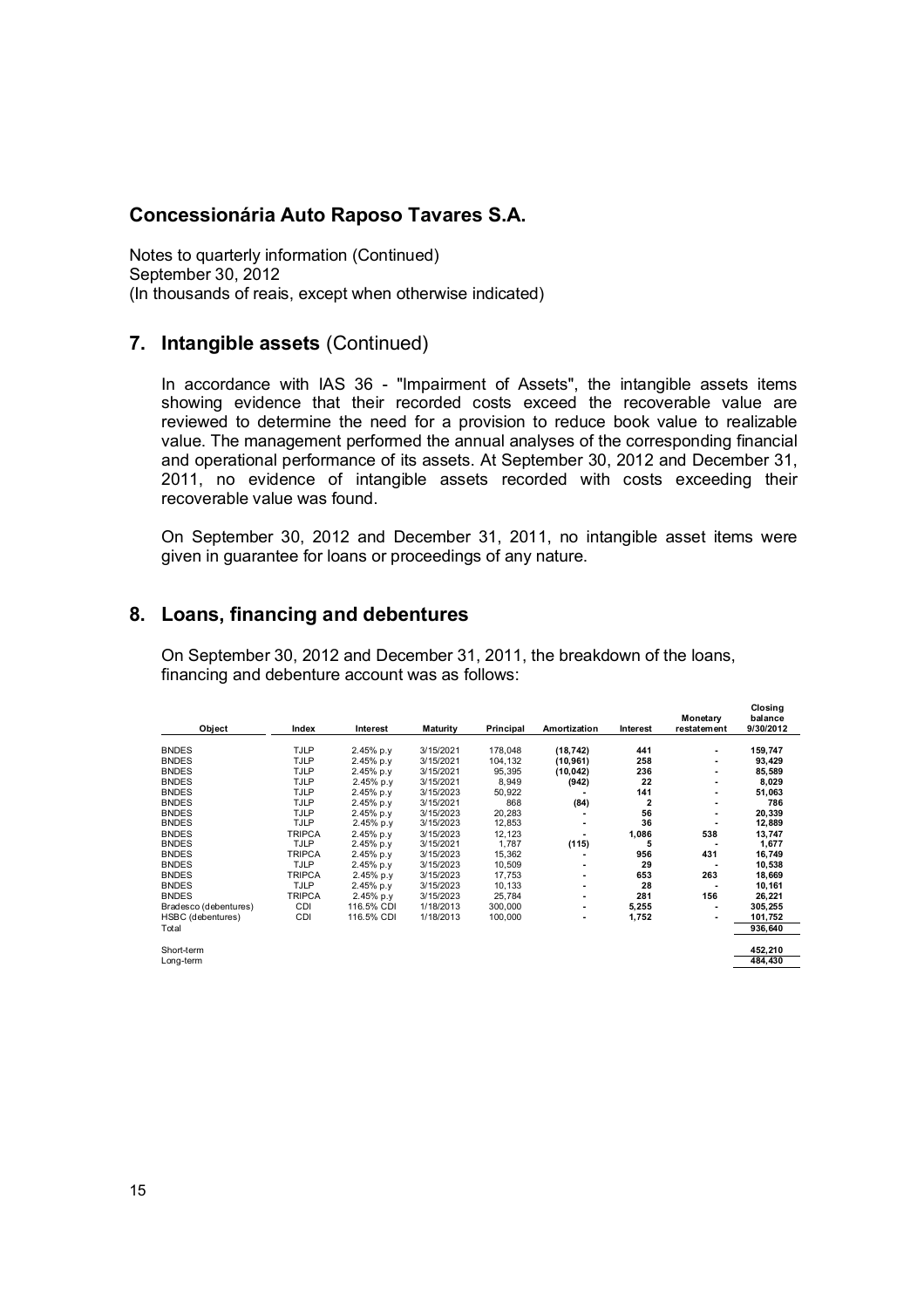Notes to quarterly information (Continued) September 30, 2012 (In thousands of reais, except when otherwise indicated)

# **8. Loans, financing and debentures** (Continued)

|                       |               |                    |           |           |              |          |             | ------     |  |
|-----------------------|---------------|--------------------|-----------|-----------|--------------|----------|-------------|------------|--|
|                       |               |                    |           |           |              |          | Monetary    | balance    |  |
| Object                | Index         | Interest           | Maturity  | Principal | Amortization | Interest | restatement | 12/31/2011 |  |
| <b>BNDES</b>          | <b>TJLP</b>   | 2.45% p.y.         | 3/15/2021 | 178.048   | (4.685)      | 626      |             | 173.989    |  |
| <b>BNDES</b>          | <b>TJLP</b>   | 2.45% p.y.         | 3/15/2021 | 104,132   | (2,740)      | 366      | ٠<br>٠      | 101,758    |  |
| <b>BNDES</b>          | <b>TJLP</b>   | 2.45% p.y.         | 3/15/2021 | 95.395    | (2, 510)     | 335      | ۰.          | 93,220     |  |
| <b>BNDES</b>          | <b>TJLP</b>   | 2.45% p.y.         | 3/15/2021 | 8,949     | (236)        | 31       | ۰.          | 8.744      |  |
| <b>BNDES</b>          | <b>TJLP</b>   | 2.45% p.y.         | 3/15/2023 | 50.922    |              | 184      | ۰.          | 51.106     |  |
| <b>BNDES</b>          | <b>TJLP</b>   | 2.45% p.y.         | 3/15/2021 | 868       | (15)         | 3        | ۰.          | 856        |  |
| <b>BNDES</b>          | <b>TJLP</b>   | 2.45% p.y.         | 3/15/2023 | 20,283    |              | 73       | ۰           | 20,356     |  |
| <b>BNDES</b>          | <b>TRIPCA</b> | 2.45% p.y.         | 3/15/2024 | 12.123    | ٠            | 143      | 95          | 12.361     |  |
| Bradesco (debentures) | <b>CDI</b>    | 116.5%             | 1/18/2013 | 300,000   | ۰            | 18,197   | ۰           | 318,197    |  |
| HSBC (debentures)     | <b>CDI</b>    | 116.5%             | 1/18/2013 | 100,000   | ۰            | 6.066    | ۰.          | 106.066    |  |
| Escrow account        | <b>CDI</b>    | $CDI + 2.43% p.v.$ | 6/20/2012 | 15,065    |              | 163      | ۰.          | 15,228     |  |
| Total                 |               |                    |           |           |              |          |             | 901,881    |  |
|                       |               |                    |           |           |              |          |             |            |  |
| Short-term            |               |                    |           |           |              |          |             | 82,032     |  |
| Long-term             |               |                    |           |           |              |          |             | 819,849    |  |
|                       |               |                    |           |           |              |          |             |            |  |

**Closing** 

#### **Debentures**

The Extraordinary General Meeting held on December 23, 2010, approved the first public issue of common non-convertible debentures amounting to R\$ 400,000 for public distribution with restrictive placement efforts under the terms of CVM Rule No. 476/09 of January 16, 2009.

The issue was coordinated by Banco Bradesco BBI (lead coordinator) and HSBC Corretora de Títulos Mobiliários S.A., and composed of forty Debentures, issued nominative debentures, without certificates with par value of R\$10,000, totaling R\$ 400,000.

As mentioned above, funds raised through issue of debentures were used to settle principal and accessory obligations of the fourth issue of promissory notes.

Debentures are entitled to a remuneration equivalent to 116.5% of the variation of average daily rates of Interbank Deposits (DI) in a single-day, over extra group, expressed as a percentage per annum, based on a year of 252 (two hundred and fiftytwo) business days, calculated and disclosed by OTC clearing house (CETIP.

Issue of debentures took place on January 18, 2011 and will fall due within 24 (twentyfour) months as from issue date, therefore, on January 18, 2013.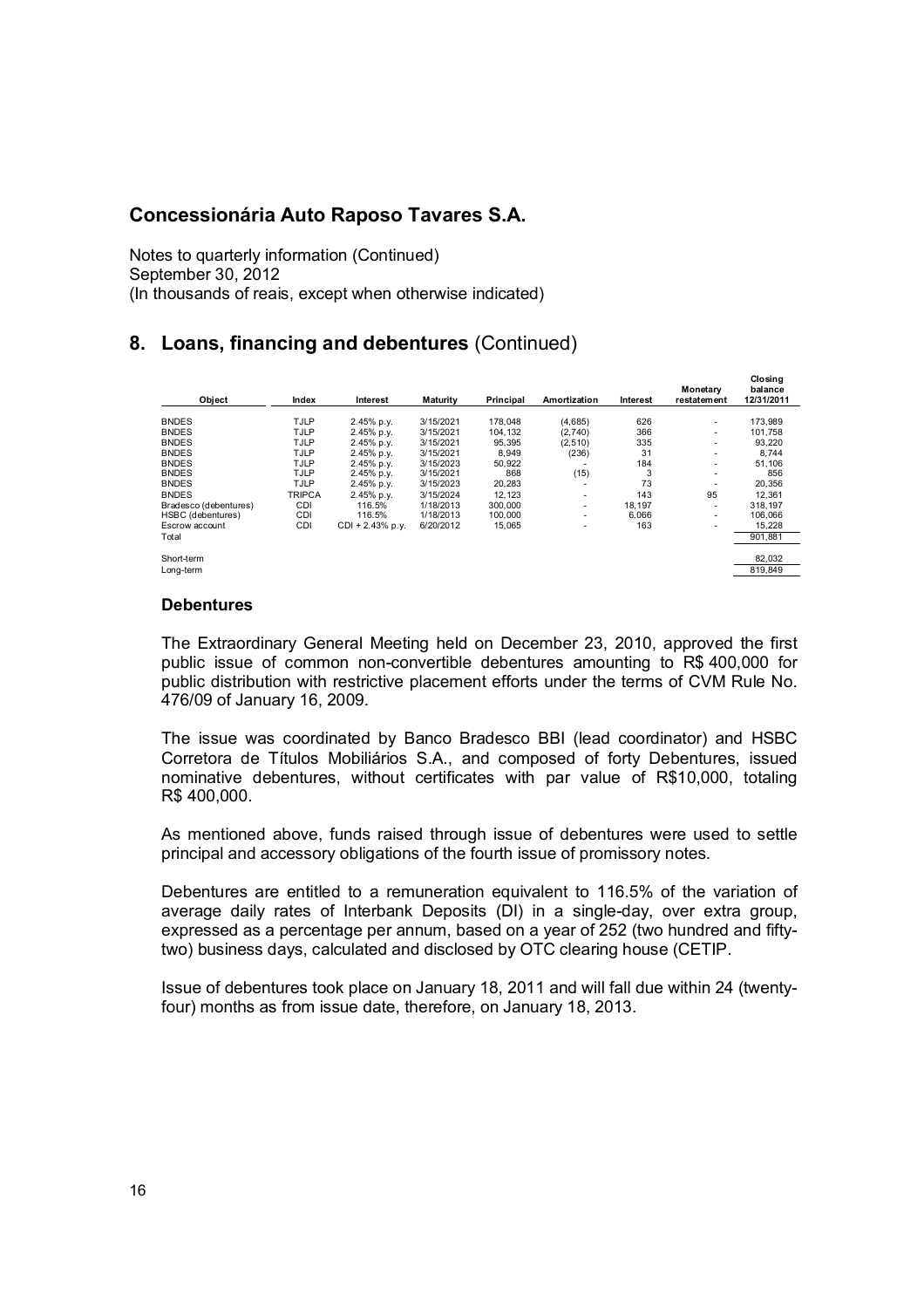Notes to quarterly information (Continued) September 30, 2012 (In thousands of reais, except when otherwise indicated)

# **8. Loans, financing and debentures** (Continued)

#### **Debentures** (Continued)

Remuneration shall be paid on a half-yearly basis as from issuance date, on the  $18<sup>th</sup>$ day of the month from January to July every year. The first payment shall be made on July 18, 2011, and the last on January 18, 2013.

Debentures are guaranteed by pledge of all the Company's shares held by Investimentos e Participações em Infraestrutura S.A (INVEPAR), fiduciary assignment of all the issuer's rights arising from the Concession Contract and Fiduciary Assignment Term referring to all Issuer's credit rights.

#### **BNDES – Senior Loan**

On February 10, 2011, Auto Raposo Tavares S.A. entered into an agreement with BNDES converting the initial issuance from bridge loan to senior loan category.

The first release of the "Sub loan A" amount of R\$377,575 was made on February 15, 2011, when the amount of R\$273,637 (original amount of interest and commission on bridge loan) was fully discounted, leaving a remaining net balance of R\$ 103,938.

The amount of R\$ 377,575 shall be paid in 114 consecutive and monthly installments, the first one on October 15, 2011. Interest of 2.45% p.y. above long-term interest rate (TJLP) is applied thereon.

The senior loan, in addition to extending debt, poses a lower cost to the Concession than bridge loan.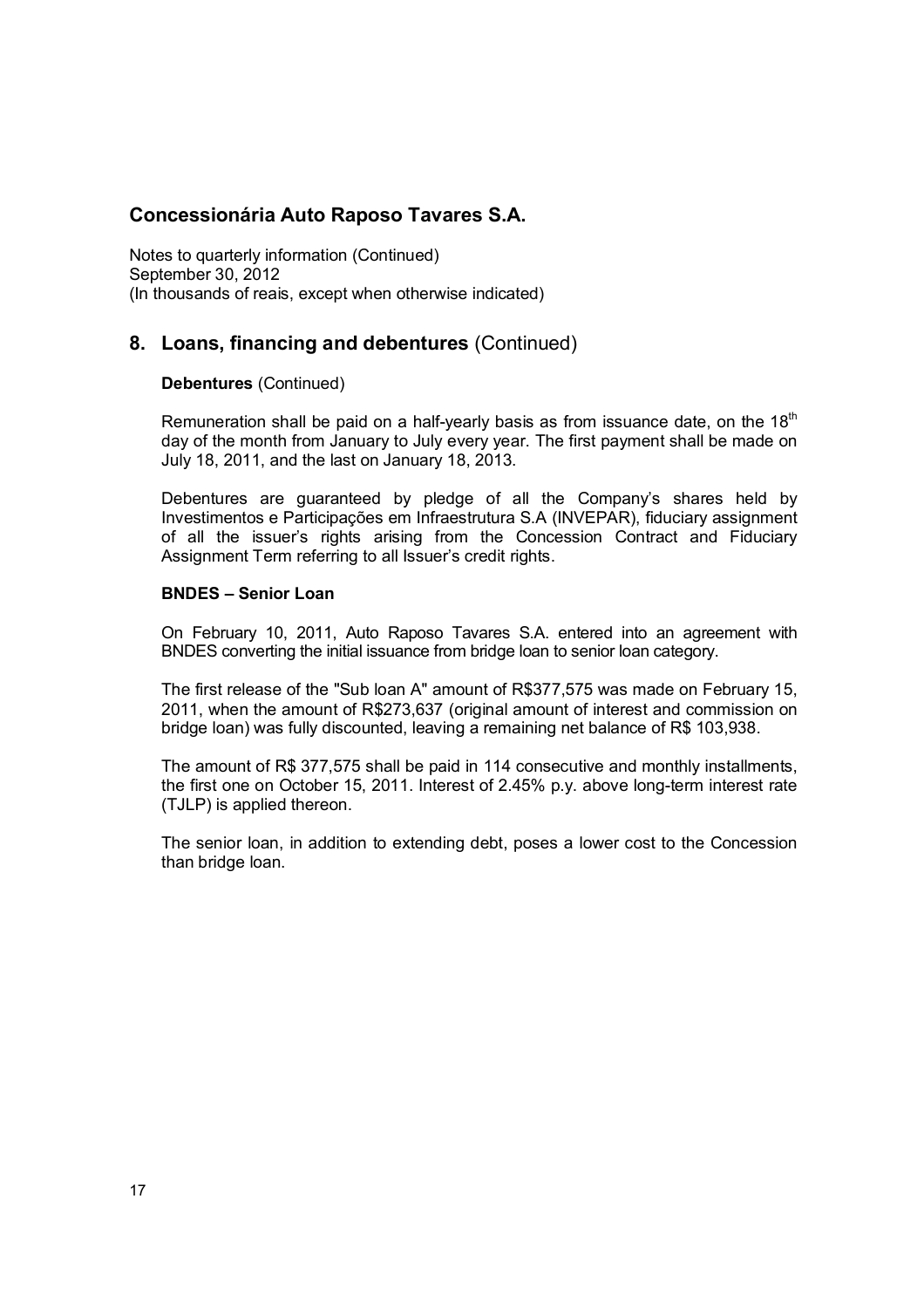Notes to quarterly information (Continued) September 30, 2012 (In thousands of reais, except when otherwise indicated)

# **8. Loans, financing and debentures** (Continued)

#### **BNDES – Senior** (Continued)

Credit is granted to the Company to the extent that evidence that the funds previously granted were effectively invested is provided. BNDES granted R\$ 564,902 of the total amount of R\$ 1,052,242 until September 30, 2012.

|         | <b>BNDES sub-loan balances - Senior (R\$ thousand)</b> |                             |                             |                        |                        |                        |                        |            |  |  |
|---------|--------------------------------------------------------|-----------------------------|-----------------------------|------------------------|------------------------|------------------------|------------------------|------------|--|--|
|         | Sub-Ioan                                               | Sub-loan<br>amount<br>(R\$) | Granted up to<br>12/31/2011 | 5th grant<br>1/24/2012 | 6th grant<br>2/15/2012 | 7th grant<br>5/15/2012 | 8th grant<br>8/15/2012 | AL balance |  |  |
| A       | <b>TJLP</b>                                            | 377.575                     | 377,575                     |                        |                        |                        |                        |            |  |  |
| $B - 1$ | <b>TJLP</b>                                            | 1.787                       |                             |                        | 1,787                  | ۰                      |                        |            |  |  |
| $B - 2$ | <b>TJLP</b>                                            | 9.817                       | 9.817                       |                        |                        |                        |                        |            |  |  |
| C       | <b>TJLP</b>                                            | 174.285                     | 71.205                      | 12.853                 | ۰                      | 10.510                 | 10.133                 | 69.584     |  |  |
| $D - 2$ | <b>IPCA</b>                                            | 12.123                      | 12.123                      |                        |                        |                        |                        |            |  |  |
| $D - 3$ | <b>IPCA</b>                                            | 15.362                      |                             |                        | 15,362                 |                        |                        |            |  |  |
| $D - 6$ | <b>IPCA</b>                                            | 25.784                      |                             |                        |                        |                        | 25.784                 |            |  |  |
| $D - 8$ | <b>IPCA</b>                                            | 17.753                      |                             |                        |                        | 17.753                 |                        |            |  |  |
| Total   |                                                        | 634.486                     | 470,720                     | 12,853                 | 17,149                 | 28,263                 | 35,917                 | 69,584     |  |  |

As a restrictive condition, the Company shall neither use these funds for purposes other than those of the subject matter of this financing nor incur new debts exceeding 15% (fifteen percent) of the gross revenue for the last twelve months. The Company's management understands this condition was complied with. In addition, this financing contract has covenants for certain financial indices case of noncompliance shall accelerate the maturity of the financing. These are:

- ► Total equity/assets: Present proportion > 20% (twenty percent).
- ► ICSD (Debt Service Coverage Ratio) = adjusted EBITDA/(amortizations + shortand long-term interest of financial debts): Keep index  $\geq 1.2$ .

At September 30, 2012, the Company met these covenants.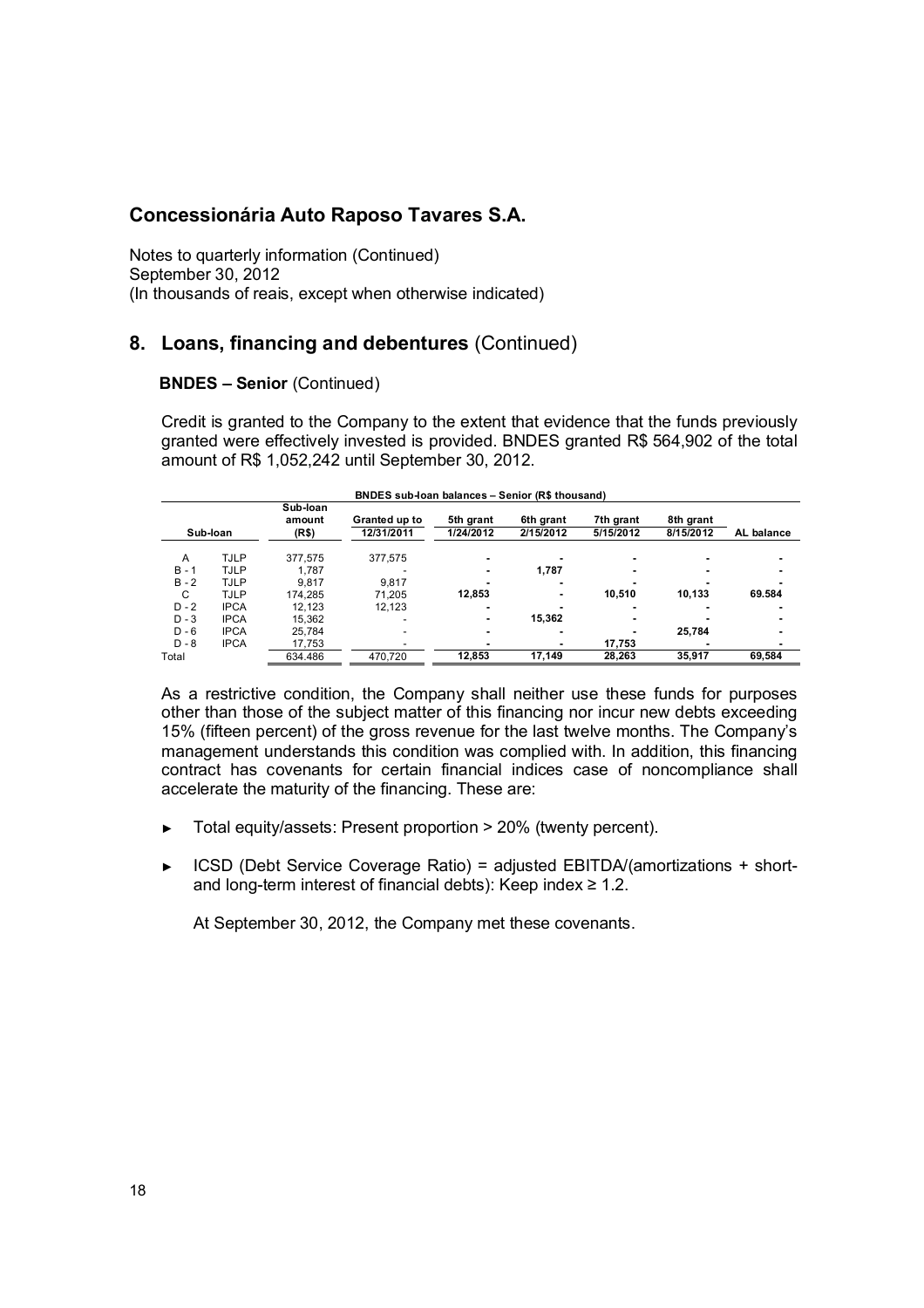Notes to quarterly information (Continued) September 30, 2012 (In thousands of reais, except when otherwise indicated)

# **8. Loans, financing and debentures** (Continued)

The total amount granted amounts to R\$ 1,052,242, and is divided into sub-loans as follows:

| Sub-loan                      |                                           | Amount (R\$)               | Term                                                   | Interest rate                                                         |  |  |
|-------------------------------|-------------------------------------------|----------------------------|--------------------------------------------------------|-----------------------------------------------------------------------|--|--|
| Α<br>$B - 1$                  | TJLP<br>TJLP                              | 377,575<br>1,787           | 114 monthly installment payments as from<br>10/15/2011 | Interest rate of 2.45% p.y. over TJLP                                 |  |  |
| $B - 2$<br>C<br>D             | TJLP<br>TJLP<br>TJLP                      | 9,817<br>174,285<br>15,310 | 114 monthly installment payments as from<br>10/15/2013 |                                                                       |  |  |
| $D - 1$<br>$D - 2$<br>$D - 3$ | <b>IPCA</b><br><b>IPCA</b><br><b>IPCA</b> | 11,077<br>12,124<br>15.363 | 10 annual payments as from 3/15/2014                   | Interest rate of 2.45% p.y. over reference rate<br>disclosed by BNDES |  |  |
| $D - 4$<br>$D - 5$<br>$D - 6$ | <b>IPCA</b><br><b>IPCA</b><br><b>IPCA</b> | 10,227<br>6,388<br>25,784  |                                                        |                                                                       |  |  |
| $D - 7$<br>D - 8              | <b>IPCA</b><br><b>IPCA</b>                | 44,048<br>17,753           |                                                        |                                                                       |  |  |
| Е<br>F                        | <b>TJLP</b><br>TJLP                       | 138,839<br>33,988          | 114 monthly installment payments as from<br>10/15/2015 | Interest rate of 2.45% p.y. over TJLP                                 |  |  |
| $F - 1$<br>$F - 2$<br>$F - 3$ | <b>IPCA</b><br><b>IPCA</b><br><b>IPCA</b> | 19,575<br>28,159<br>34,354 | 10 annual payments as from 3/15/2016                   | Interest rate of 2.45% p.y. over reference rate<br>disclosed by BNDES |  |  |
| $F - 4$<br>$F - 5$            | <b>IPCA</b><br><b>IPCA</b>                | 38,316<br>15,454           |                                                        |                                                                       |  |  |
| $F - 6$                       | <b>IPCA</b>                               | 22,019<br>1,052,242        |                                                        |                                                                       |  |  |

# **9. Legal obligations linked to judicial proceedings**

The legal situation of the Company encompasses civil and labor proceedings. The management, based on the opinion of legal counselors, believes that the applicable legal actions that have already been taken in each situation are sufficient to preserve the Company's equity, and there is no indication of any need to recognize additional provisions for contingencies in relation to those recorded.

a) Breakdown of risk

|       |                 |                 | 9/30/2012          |       |                  |
|-------|-----------------|-----------------|--------------------|-------|------------------|
|       |                 |                 | Likelihood of loss |       |                  |
| Type  | <b>Probable</b> | <b>Possible</b> | Remote             | Total | <b>Provision</b> |
|       |                 |                 |                    |       |                  |
| Labor | 453             | 1,776           | 180                | 2,409 | 453              |
| Civil | 101             | 7.164           | 71                 | 7.336 | 101              |
|       | 554             | 8.940           | 251                | 9.745 | 554              |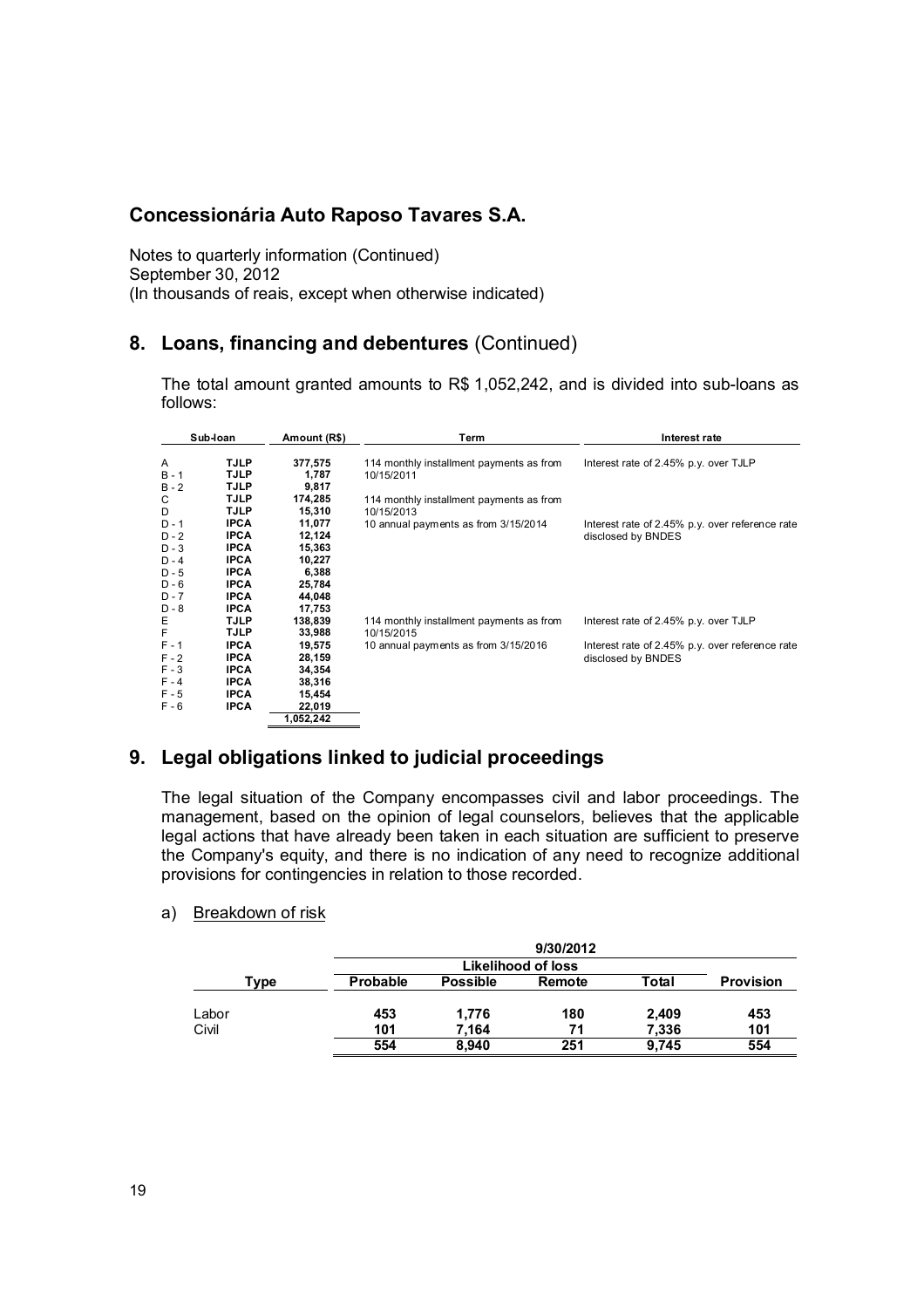Notes to quarterly information (Continued) September 30, 2012 (In thousands of reais, except when otherwise indicated)

# **9. Legal obligations linked to judicial proceedings** (Continued)

a) Breakdown of risk (Continued)

|       |          |                 | 12/31/2011         |         |                  |
|-------|----------|-----------------|--------------------|---------|------------------|
|       |          |                 | Likelihood of loss |         |                  |
| Type  | Probable | <b>Possible</b> | Remote             | Total   | <b>Provision</b> |
| Labor | 239      | 2,640           | 9                  | 2.888   | 239              |
| Civil | 60       | 6.174           | 634.046            | 640.280 | 60               |
|       | 299      | 8.814           | 634,055            | 643,168 | 299              |

#### b) Changes

|                    | <b>Opening balance</b><br>12/31/2011 | <b>Additions</b> | Write-offs | <b>Closing balance</b><br>9/30/2012 |
|--------------------|--------------------------------------|------------------|------------|-------------------------------------|
| Labor              | 239                                  | 292              | (78)       | 453                                 |
| Civil              | 60                                   | 55               | (14)       | 101                                 |
| Provisioned amount | 299                                  | 347              | (92)       | 554                                 |

#### **Civil contingencies**

The Company is party to civil proceedings brought by customers mainly stemming from incidents that have occurred on the highway system.

#### **Labor contingencies**

The Company is party to labor proceedings brought by former employees and employees of outsourced companies, the subject of which, chiefly relate to claims for reinstatement, overtime and salary equalization.

In addition, the Company is defendant in various proceedings which its legal counsel assess as posing a probable likelihood of loss, estimated at R\$ 8,940 at September 30, 2012 (R\$ 8,814 at 12/31/2011).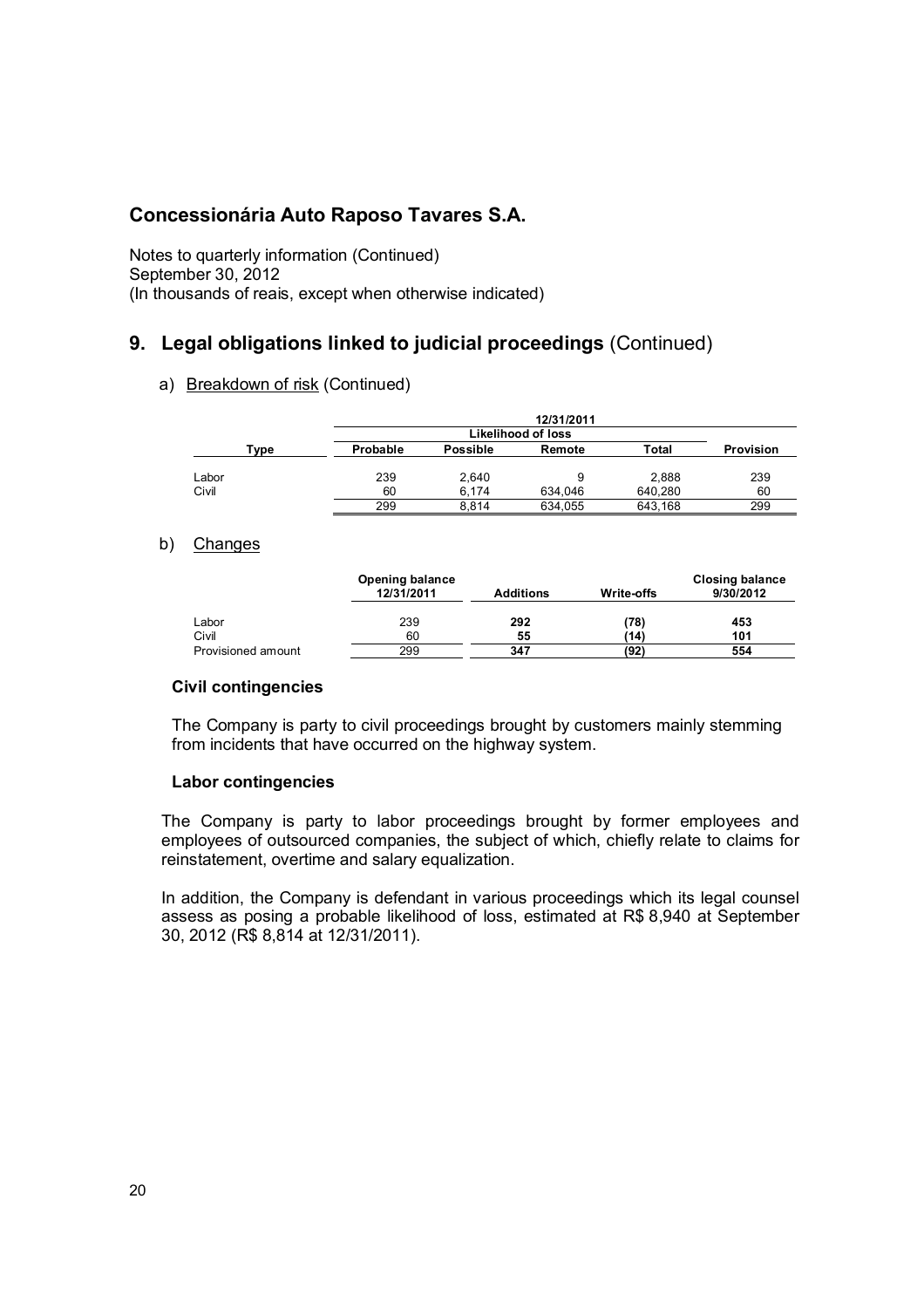Notes to quarterly information (Continued) September 30, 2012 (In thousands of reais, except when otherwise indicated)

### **10. Transactions with related parties**

Any transactions between related parties, be they managers/ trustees, employees, shareholders, subsidiaries or affiliates, are carried out at rates and conditions agreed between the parties, approved by the competent management bodies and disclosed in the quarterly information.

When necessary, the decision making procedure for carrying out transactions with related parties is in accordance with the terms of Article 115 of Brazil´s Corporation Law, which provides that the shareholder or trustee, as applicable, in ordinary or extraordinary shareholders´ meetings or board meetings, abstain from voting on resolutions relating to: (i) the asset valuation report to agree upon the formation of capital, (ii) the approval of accounts as managers, and (iii) any matters which might benefit them specifically or that conflict with the interest of the Company.

With regard to loans between companies of the Invepar Group and shareholders, we stress that these occurred due to the temporary cash flow needs of those companies to fulfill their investment and/ or operations, and subject to financial charges agreed between the parties approved by management bodies.

|                                                                   |                                 |                          |                | 9/30/2012                |            |                         |
|-------------------------------------------------------------------|---------------------------------|--------------------------|----------------|--------------------------|------------|-------------------------|
|                                                                   | Party's                         |                          | <b>Assets</b>  |                          |            | P&L                     |
|                                                                   | <b>Relation with</b><br>Company | Current                  | Non<br>current | Current<br>liabilities   | P&L (Cost) | (financial<br>expenses) |
| Concessão Metroviária do Rio de                                   |                                 |                          |                |                          |            |                         |
| Janeiro S/A - Metrô Rio                                           | Related party                   | 41                       |                |                          |            |                         |
| OAS S.A.                                                          | Indirect parent                 |                          |                |                          | (87, 145)  |                         |
| Investimentos e Participações em<br>Infraestrutura S.A. - Invepar | Direct parent                   |                          |                | 1,169                    | (3,950)    | (322)                   |
|                                                                   |                                 | 41                       |                | 1,169                    | (91, 095)  | (322)                   |
|                                                                   | Party's                         |                          |                | 12/31/2011               |            |                         |
|                                                                   | <b>Relation with</b>            |                          | <b>Assets</b>  | Current                  | P&L        | P&L                     |
|                                                                   | Company                         | Current                  | Non-current    | liabilities              | (cost)     | (expenses)              |
| OAS S.A.                                                          | Indirect parent                 |                          |                |                          | (159, 761) |                         |
| Linha Amarela S.A. LAMSA<br>Investimentos e Participações em      | Related party                   |                          |                |                          |            | (512)                   |
| Infraestrutura S.A. - INVEPAR<br>Concessão Metroviária do Rio de  | Direct parent                   |                          |                |                          | (3,228)    | (653)                   |
| Janeiro S.A. - Metrô Rio                                          | Related party                   |                          |                |                          |            | (25)                    |
|                                                                   |                                 | $\overline{\phantom{a}}$ | -              | $\overline{\phantom{0}}$ | (162, 989) | (1, 190)                |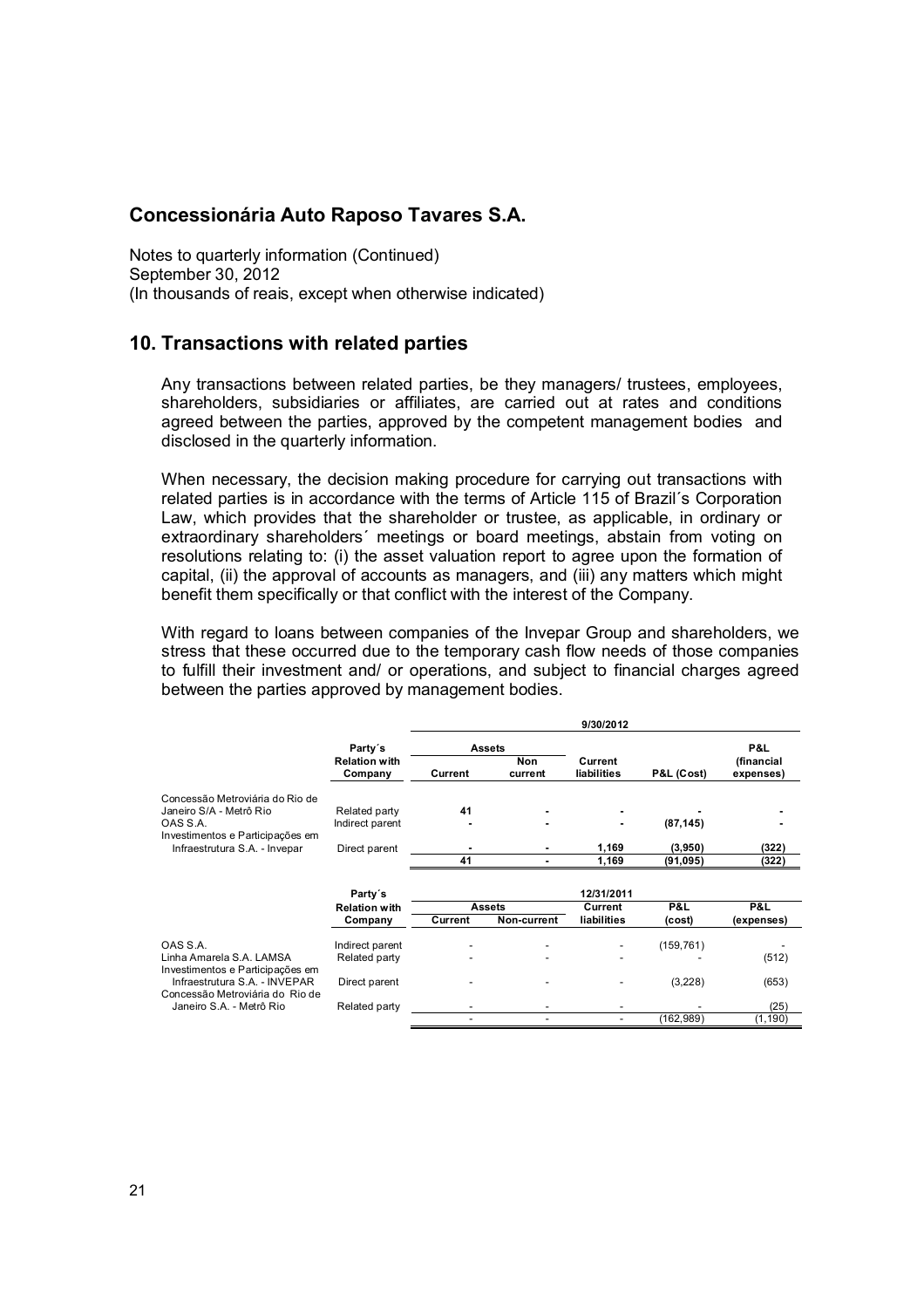Notes to quarterly information (Continued) September 30, 2012 (In thousands of reais, except when otherwise indicated)

# **10. Transactions with related parties** (Continued)

#### **Services - assets**

On March 5, 2009, an agreement was signed to perform civil construction work between the Company and the related party, OAS Engenharia e Participações Ltda. (now known as OAS S.A.), including functional and executive projects for highway renovation, expansion and improvements to the Raposo Tavares highway system. Prices and quantities when applicable are in accordance with that established in the concession contract, which is overseen by ARTESP.

The basis for the provision of these services, whose term is five years, according to the contract and the overall price agreed between the parties was R\$1,078,096, due in payments to be made under the following conditions:

- i) Advance amounting to R\$ 57,276, made on March 19, 2009, that was amortized during the first twelve months of the execution of services through monthly discounts in the measurement of those services settled on April 30, 2010.
- ii) Monthly installments in accordance with the performance of services based on the physical-financial chronology of the respective agreement.

The overall price shall be adjusted every twelve months as parametric formula contained in the agreement. Exceptionally, regardless of any readjustment that may be earned through the application of this formula, contractual prices shall be readjusted whenever this variation indicates a percentage equal to or exceeding the inflation target disclosed by the Central Bank of Brazil. The balance of the works agreement with OAS S.A. at September 30, 2012 is R\$ 587,724 (R\$ 534,101 at December 31, 2011).

#### **Loan with related parties**

On January 6, 2012, CART signed a loan agreement with INVEPAR amounting to R\$ 30,000, maturing within 30 days, extendable for equal and successive periods up to a limit of 120 days, and financial charges at 100% of CDI plus 0.20% per month. This transaction was settled on February 16, 2012.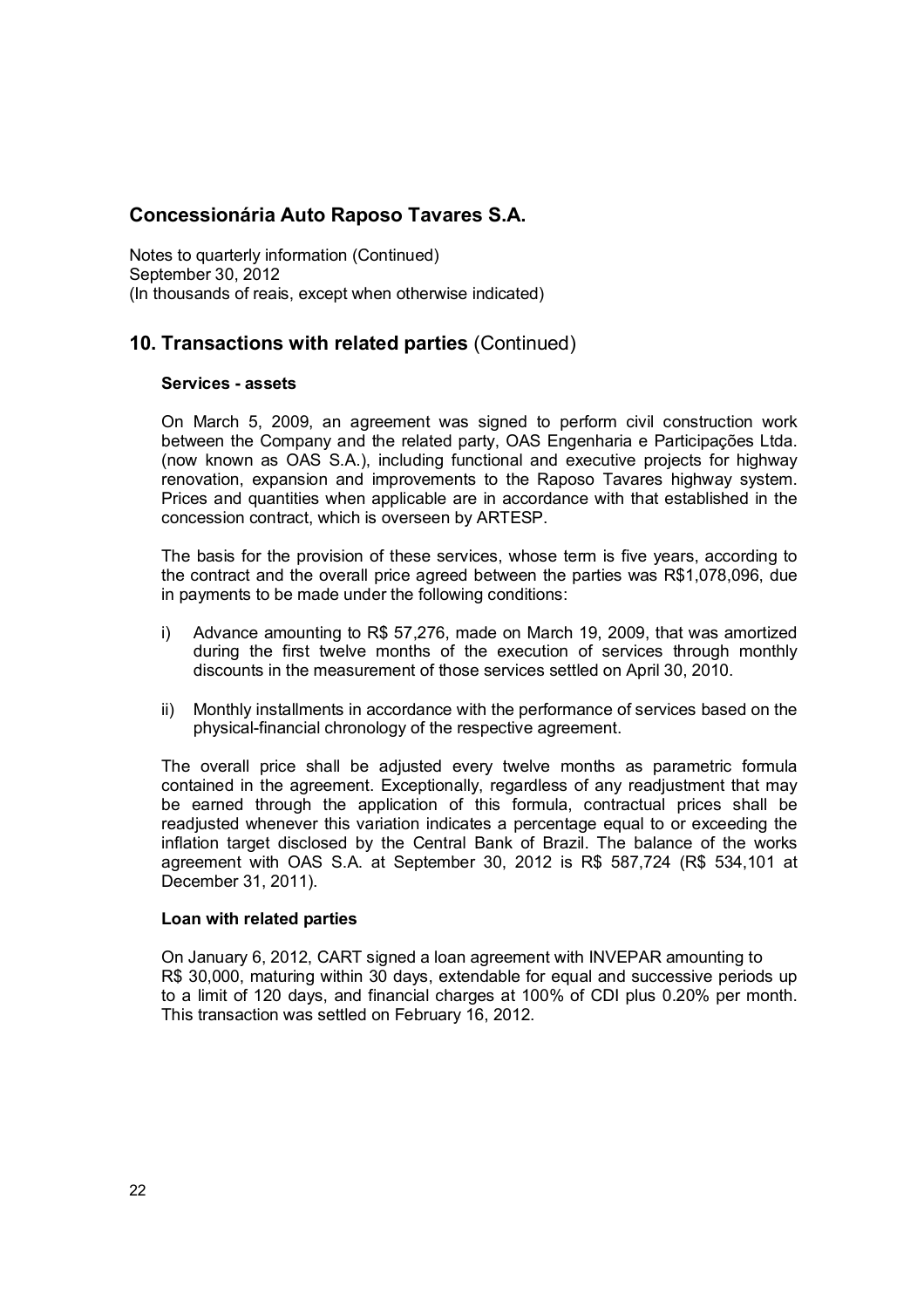Notes to quarterly information (Continued) September 30, 2012 (In thousands of reais, except when otherwise indicated)

### **11. Management compensation**

Management compensation of those in charge of planning, management and control of Company's activities includes the Board of Director's members, statutory officer, and is composed of fees, private pension plan, health and dental care amounting to R\$958 for the nine-month period ended September 30, 2012 (R\$ 888 at September 30, 2011).

|                 | 9/30/2012       | 9/30/2011       |
|-----------------|-----------------|-----------------|
|                 | <b>Officers</b> | <b>Officers</b> |
|                 |                 |                 |
| Compensation    | 468             | 450             |
| Social charges  | 152             | 92              |
| <b>Benefits</b> | 338             | 346             |
|                 | 958             | 888             |

# **12. Deferred revenue**

On December 30, 2011, the Company signed a long-term agreement maturing on March 16, 2039, relating to the leasing of fiber-optic infrastructure by TIM Celular S.A. During the course of these negotiations the Company received a prepayment of R\$53,067, being R\$11,662 in 2011 and R\$41,405 in 2012, equivalent to the total amount of services contracted. This amount is segregated into current and noncurrent liabilities in the amounts of R\$1,971 and R\$50,211, respectively, being allocated to P&L upon availability of leased assets and over the lease period.

On July 9, 2012, the Company entered into short-term fiber optic infrastructure lease agreements with Alcatel-Lucent Brasil S.A. maturing on June 30, 2013. In the course of the negotiation, the Company received an advance payment of R\$10,617, equivalent to the total amount of retained services. This amount is recorded under current liabilities amounting to R\$8,208, being allocated to P&L upon availability of leased assets and over the lease period.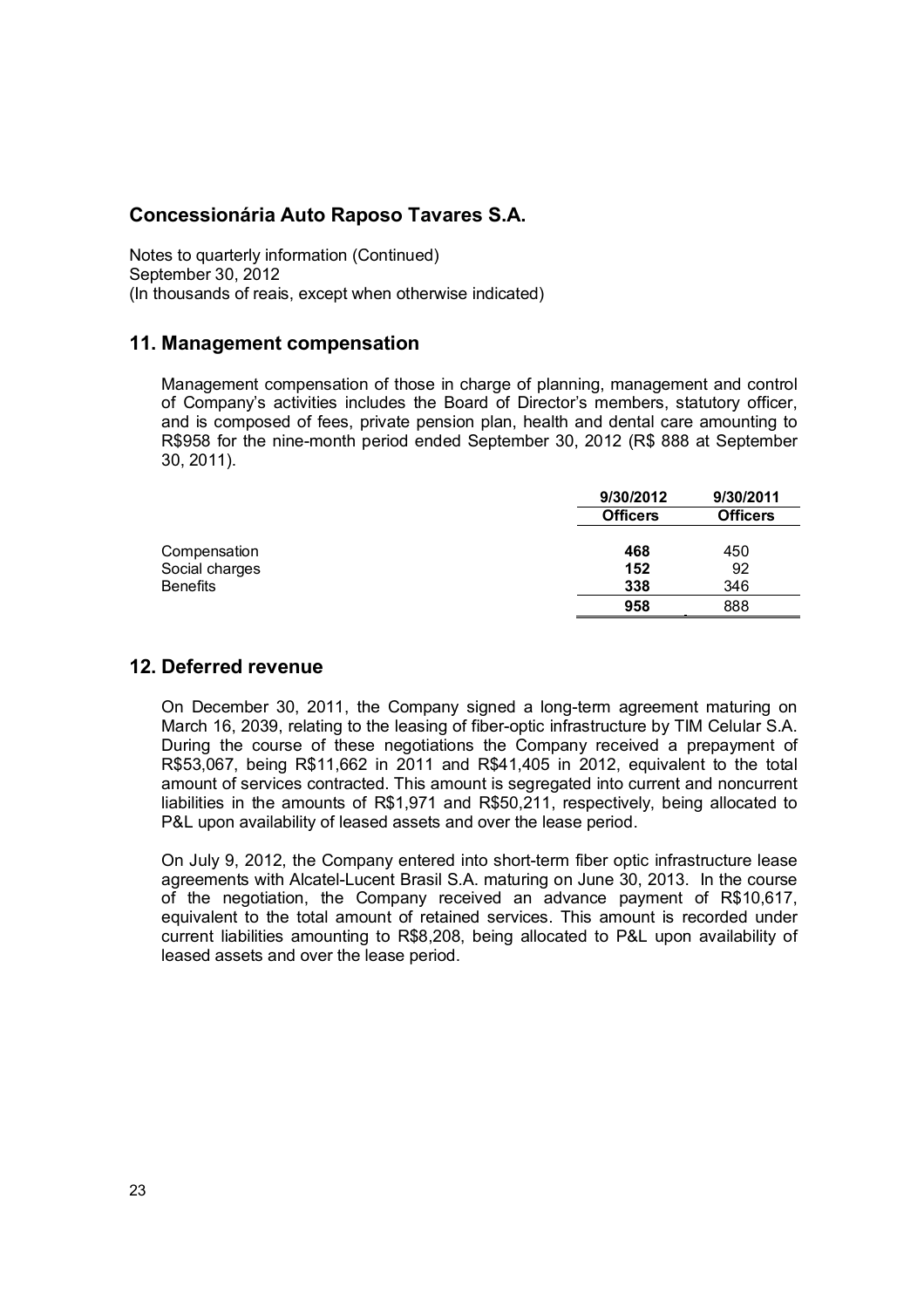Notes to quarterly information (Continued) September 30, 2012 (In thousands of reais, except when otherwise indicated)

# **13. Equity**

On April 30, 2012, a Company capital increase was approved by R\$55,000, upon the issue of 46,646,955 common shares and 46,646,955 registered preferred shares and with no par value. Up to June 30, 2012 the amount of R\$30,000 was paid-up, and the remaining balance of R\$25,000 was paid-up on July 17, 2012.

On August 31, 2012, a Company capital increase was approved by R\$35,000, upon the issue of 32,146,076 common shares and 32,146,076 registered preferred shares and with no par value, paid-up on September 28, 2012.

On September 30, 2012, the limit of the Company's authorized capital totaled R\$715,000 (R\$660,000 at December 31, 2011).

On September 30, 2012 and December 31, 2011, Company's capital breaks down as follows:

|                                                                   | 9/30/2012                  |                      |                  |                            |  |  |
|-------------------------------------------------------------------|----------------------------|----------------------|------------------|----------------------------|--|--|
|                                                                   | <b>Number</b><br>of shares | %<br><b>Interest</b> | Common<br>shares | <b>Preferred</b><br>shares |  |  |
| Investimentos e Participações em<br>Infraestrutura S,A, - INVEPAR | 1,026,969,956              | 100                  | 513,484,978      | 513,484,978                |  |  |
|                                                                   |                            |                      | 12/31/2011       |                            |  |  |
|                                                                   | <b>Number</b><br>of shares | %<br>Interest        | Common<br>shares | <b>Preferred</b><br>shares |  |  |
| Investimentos e Participações em<br>Infraestrutura S.A. - INVEPAR | 869.383.893                | 99.99                | 434.691.946      | 434.691.947                |  |  |
| Construtora OAS Ltda.                                             |                            | 0.01                 |                  |                            |  |  |
|                                                                   | 869.383.894                | 100                  | 434.691.947      | 434.691.947                |  |  |

The preferred shares shall have no voting rights and shall be entitled to the same profit sharing as common shares, in addition to preemptive right in capital reimbursement, without premium, in the event of wind-up, and shall also have the right to participate in public offering of shares for the same price and under the same conditions as common shares.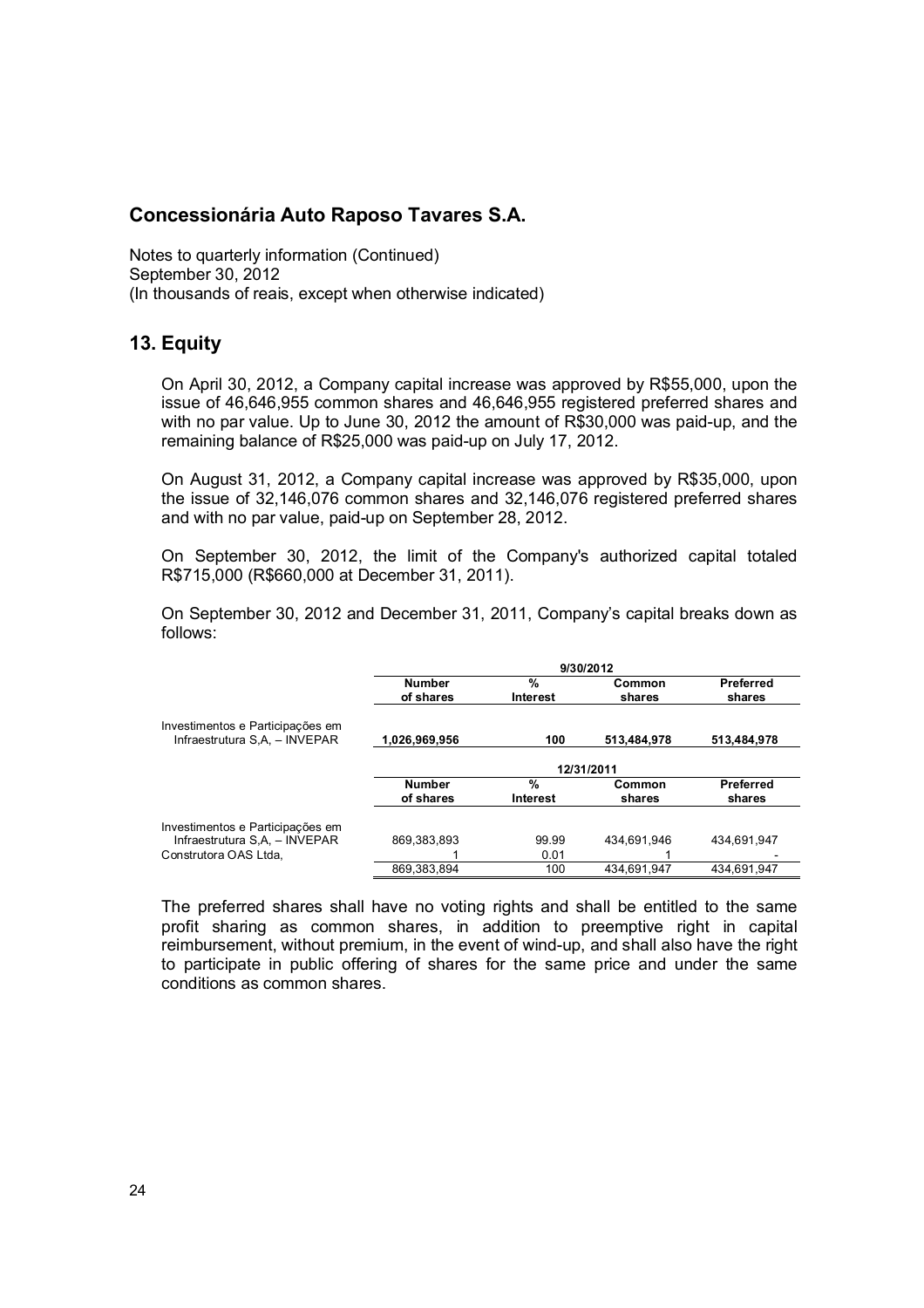Notes to quarterly information (Continued) September 30, 2012 (In thousands of reais, except when otherwise indicated)

# **14. Net operating income (expenses)**

|                                     | 9/30/2012 | 9/30/2011 |
|-------------------------------------|-----------|-----------|
| Gross revenue from toll collection  | 156.026   | 142,605   |
| <b>Additional revenues</b>          | 3.536     | 210       |
| Revenue from construction agreement | 123.353   | 157.370   |
| Deductions from revenue             | (13.843)  | (12.179)  |
|                                     | 269,072   | 288,006   |

# **15. Cost of services rendered**

|                              | 9/30/2012 | 9/30/2011 |
|------------------------------|-----------|-----------|
| Service Providers            | (40, 468) | (36,684)  |
| Operating                    | (6, 227)  | (5,660)   |
| Amortization                 | (38, 261) | (31, 616) |
| Allowance                    | (5,145)   | (3,214)   |
| Personnel                    | (6, 495)  | (6, 188)  |
| Contractual concession costs | (5.899)   | (6,217)   |
|                              | (102,495) | (89, 579) |

# **16. Financial income (expenses), net**

|                                   | 9/30/2012 | 9/30/2011 |
|-----------------------------------|-----------|-----------|
| Financial income                  |           |           |
| Discounts obtained                |           | 141       |
| Monetary variation gains          | 14        | 18        |
| Gains from investments            | 3,720     | 4,142     |
|                                   | 3,736     | 4,301     |
| <b>Financial expenses</b>         |           |           |
| Commissions and bank charges      | (884)     | (1,596)   |
| Interest on loans                 | (59, 544) | (62, 601) |
| Tax on financial operations (IOF) | (255)     | (563)     |
| Monetary variation losses         | (3,193)   |           |
|                                   | (63,876)  | (64,760)  |
|                                   | (60,140)  | (60,459)  |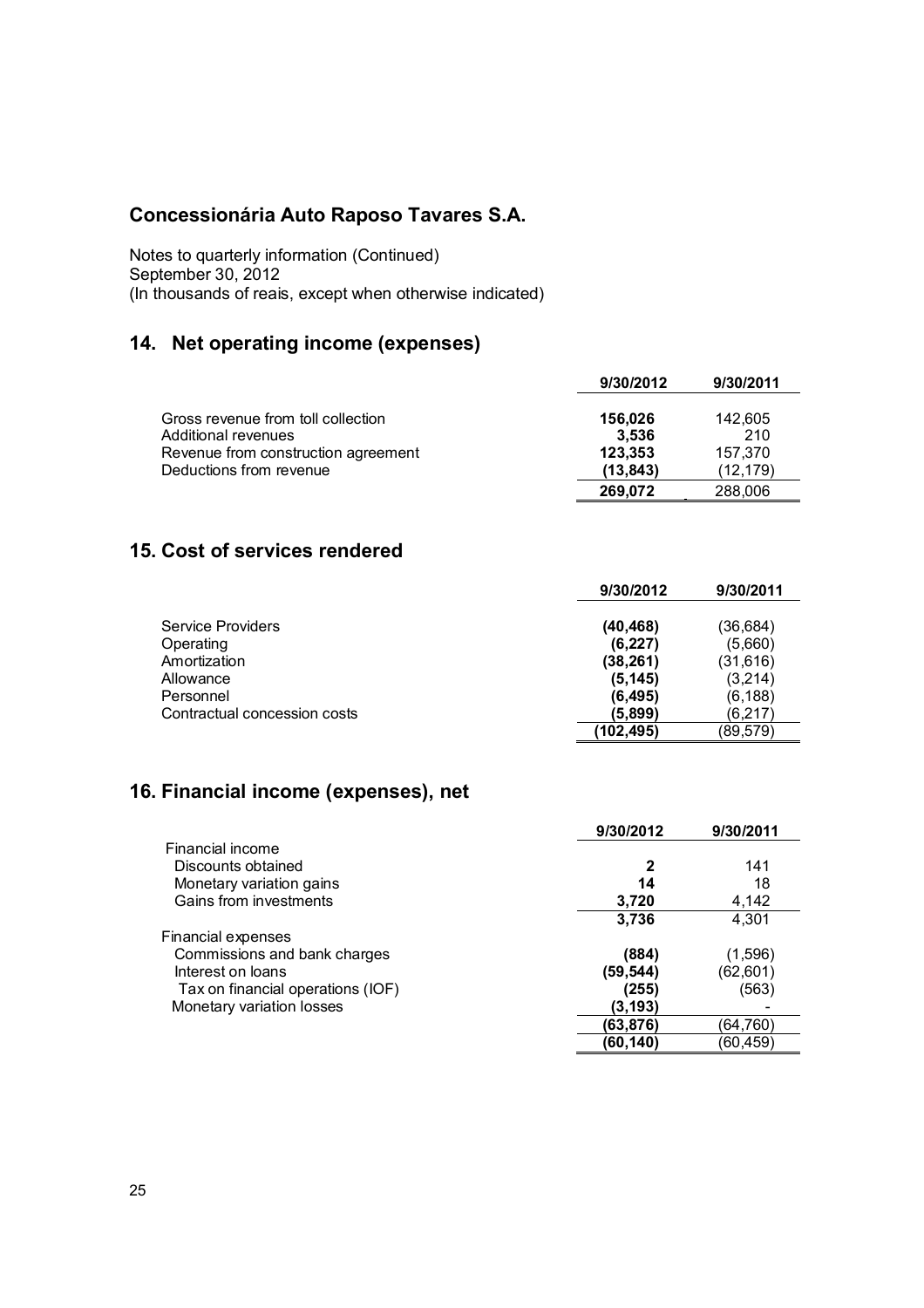Notes to quarterly information (Continued) September 30, 2012 (In thousands of reais, except when otherwise indicated)

# **17. Earnings per share**

In accordance with CPC 41, the Company states the following information on earnings per share for the nine-month period ended September 30, 2012 and 2011.

The calculation of basic earnings per share is made by dividing income for the period, attributable to Company's common and preferred shareholders by the weighted average number of common and preferred shares available during the period.

The table below presents P&L data and shares used in the basic and diluted earnings per share calculation:

|                                                                                                                   | 9/30/2012        |                     |           | 9/30/2011        |                     |           |
|-------------------------------------------------------------------------------------------------------------------|------------------|---------------------|-----------|------------------|---------------------|-----------|
|                                                                                                                   | Common<br>shares | Preferred<br>shares | Total     | Common<br>shares | Preferred<br>shares | Total     |
| Basic numerator<br>Net loss attributable to common<br>and preferred shareholders<br>Basic and diluted denominator | (10, 045)        | (10, 044)           | (20, 089) | (8,743)          | (8, 742)            | (17, 485) |
| Weighted average number of<br>shares (in thousands)                                                               | 467.706          | 467.706             | 935.412   | 369.872          | 369.872             | 739.745   |
| Basic and diluted loss per share<br>(R\$)                                                                         | (0.0215)         | (0.0215)            | (0.0215)  | (0.0236)         | (0.0236)            | (0.0236)  |

The Company does not have dilutive instruments and there is no difference between the calculation of basic and diluted earnings per share for the nine-month period ended September 30, 2012 and 2011.

# **18. Concession commitments**

The Company's concession term and liabilities stemming from the Concession Agreement agreed with the São Paulo State Transport Agency (ARTESP) is projected to end in 2039.

Upon the entering into of the Highway Concession Contract Terms No. 002/ARTESP/2009, related to International Public Notice No. 0042008, the Company assumed the following obligations: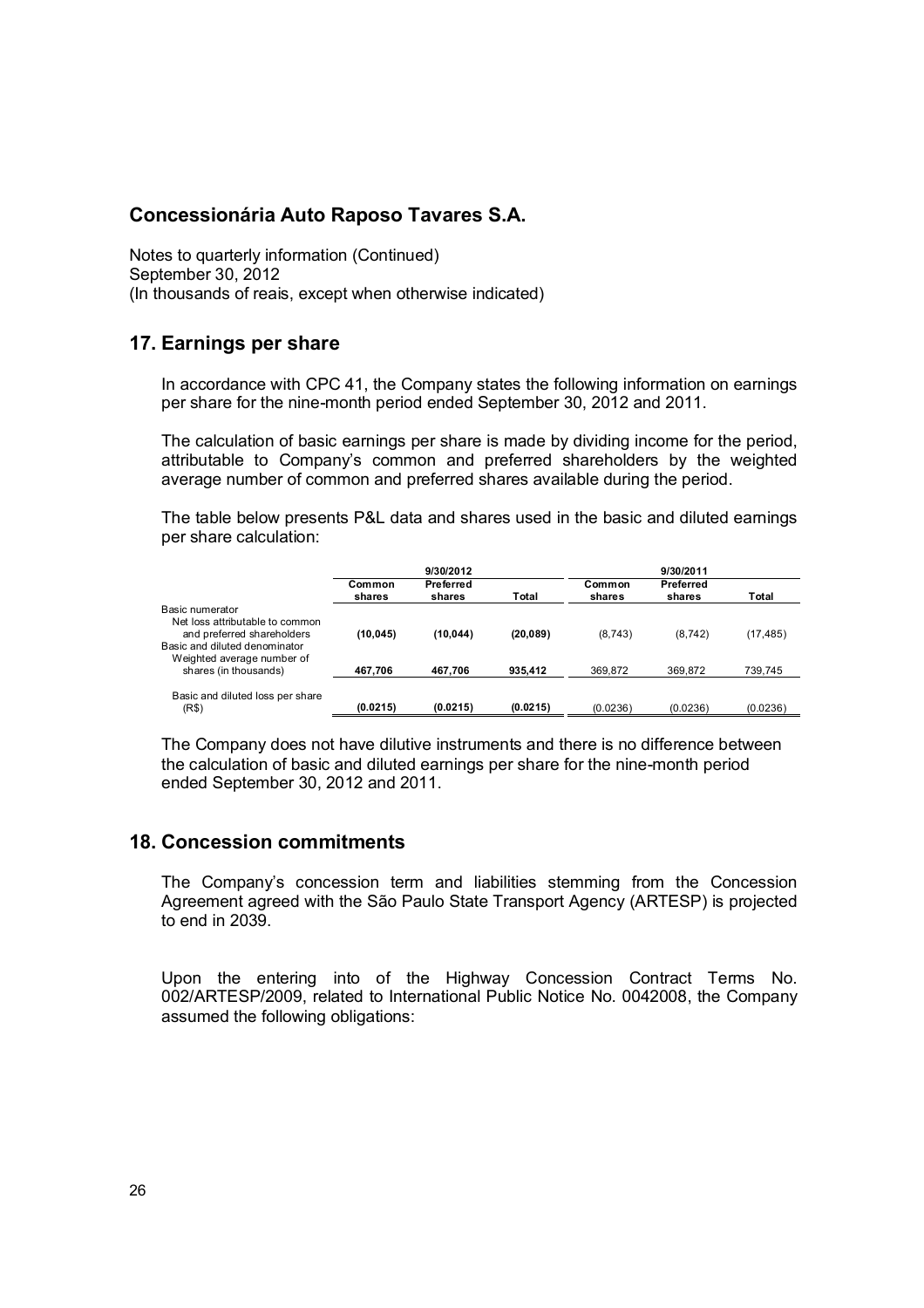Notes to quarterly information (Continued) September 30, 2012 (In thousands of reais, except when otherwise indicated)

# **18. Concession commitments** (Continued)

#### a) Investments

The main investments arising from the concession are:

- i) Duplication of highway and implementation of level and raised u-turn ramps;
- ii) Construction of vehicle weighing sale terminals (fixed and mobile), customer service centers;
- iii) Construction of nine toll plazas and demolition of two preexisting toll plazas (Presidente Bernardes and Caiuá);
- iv) Implementation and improvements to ramps, clover-leaf interchanges, loop ramps, pedestrian walkways, interchange devices and improvements to intersections safety devices.

#### b) Fixed and variable fees

The following amounts correspond to the right of use of highway system:

I. Fixed fees

Fixes fees of R\$634,000 in favor of DER/SP, fully settled on September 16, 2010.

II. Variable fees

Amount corresponding to 3% (three per cent) of gross toll revenue and additional revenues effectively obtained by the Company to be paid monthly. The amount committed on September 30, 2012 totaled R\$665 (R\$536 at December 31, 2011).

During the nine-month period ended September 30, 2012, the Granting Power was paid R\$4,657 (R\$2,758 at September 30, 2011) related to variable concession fees.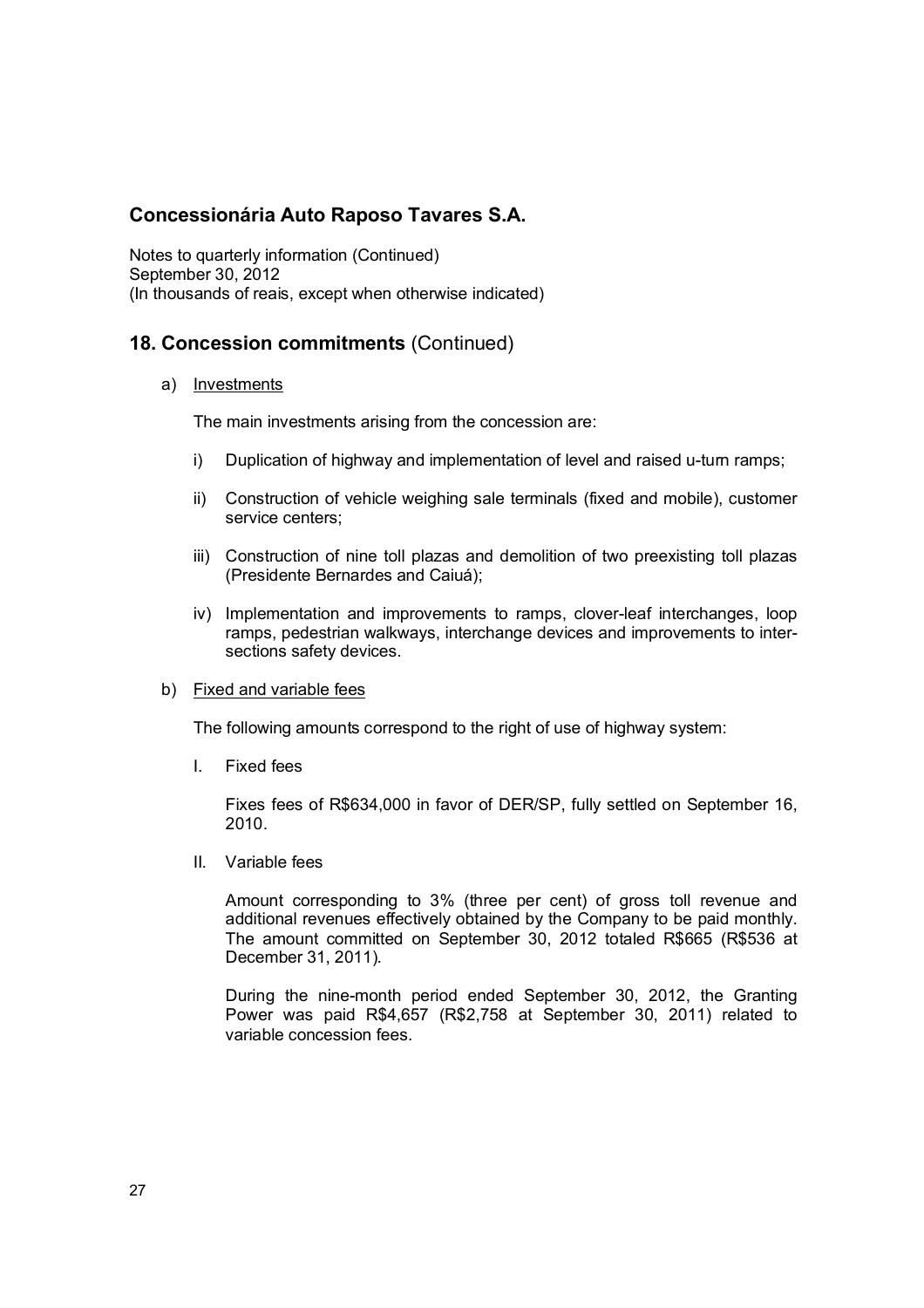Notes to quarterly information (Continued) September 30, 2012 (In thousands of reais, except when otherwise indicated)

# **18. Concession commitments** (Continued)

#### c) Guarantees

The Company maintains surety bond, for purposes of compliance with the following contractual guarantees:

- 1. Guarantee of compliance with operating commitments, upkeep and payment of variable monthly amount to the maximum indemnity limit of R\$114,613. Effective for 12 months.
- 2. Guarantee of compliance with the expansion corresponding to 1.5% under the agreement terms, limited to 10% of the amount invested. The guarantee shall be cleared according to the completion of expansion commitments, maximum limit of indemnity shall be of R\$120,280. Minimum 12-month term.
- d) Financial resources

The Company started up its operations on March 17, 2009. The financial resources required to make investments and payment of concession fees shall be obtained through capital allocation of shareholders and capital market funding.

#### **19. Insurance coverage**

The Company maintains surety bonds, insurance against property damages, revenue loss and civil liability, which were contracted according to orientations of ARTESP and obligations provided for in the Concession Agreement, as under:

| Type                               | <u>Maximum</u><br>indemnification | Term                   | <b>Insurer</b>      | <b>Object</b> |  |
|------------------------------------|-----------------------------------|------------------------|---------------------|---------------|--|
| Expansion guarantee                | R\$120,280                        | 03/16/2012 to 03/16/13 | Austral Seguradora  | (a)           |  |
| Operating commitments<br>quarantee | R\$114,613                        | 03/16/2012 to 03/16/13 | Austral Seguradora  | (b)           |  |
| Civil liability                    | R\$35,000                         | 08/01/2012 to 08/01/13 | <b>Tókio Marine</b> | (c)           |  |
| Operational risks                  | R\$200,000                        | 08/01/2012 to 08/01/13 | Tókio Marine        | (d)           |  |

 $\mathbf{M}$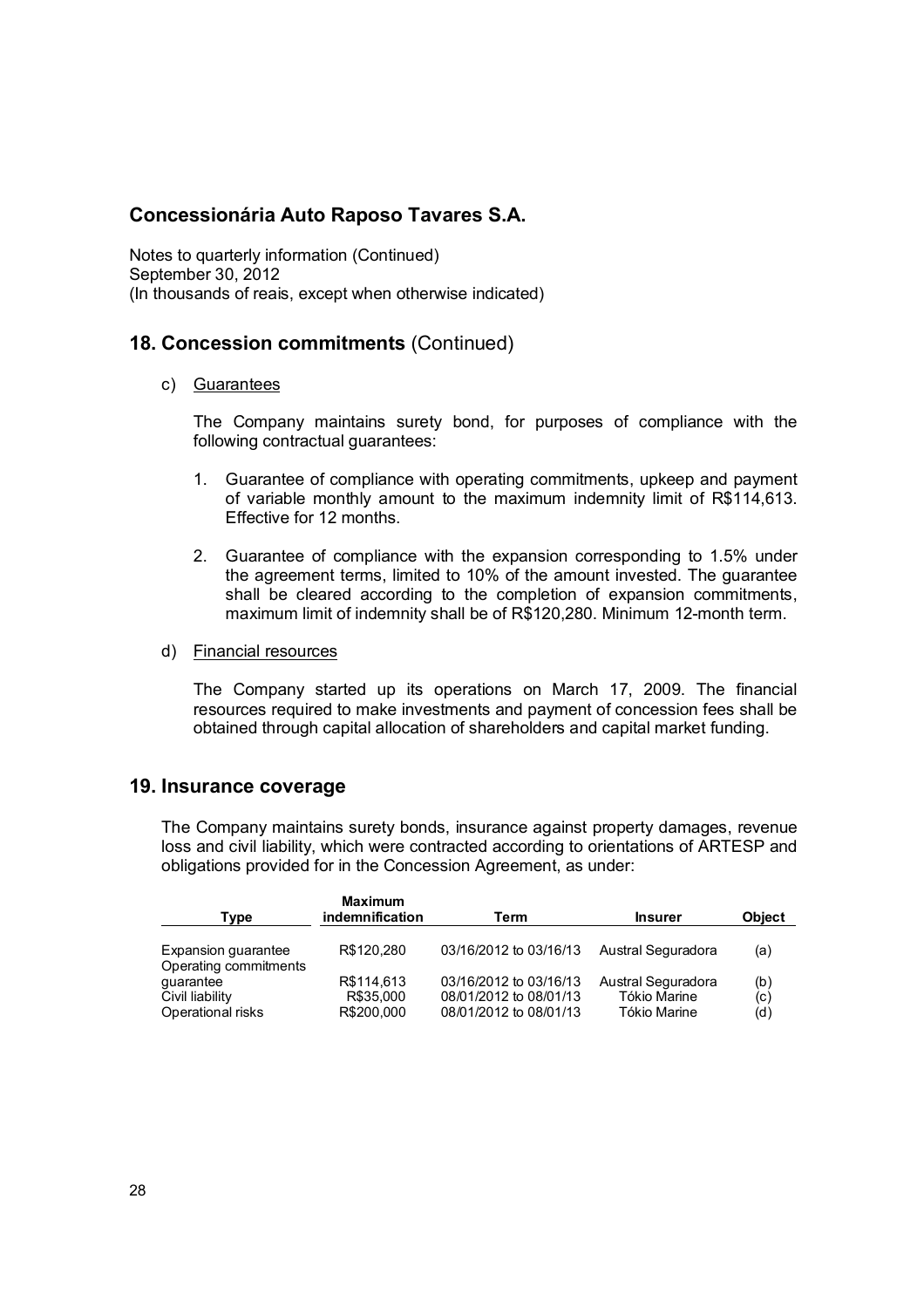Notes to quarterly information (Continued) September 30, 2012 (In thousands of reais, except when otherwise indicated)

### **19. Insurance coverage** (Continued)

- a) Ensure the realization of expansion commitments referred to in item 29.1 of the Concession Agreement of the Highway System by the state highway network of Raposo Tavares Corridor, corresponding to Lot 16 of the São Paulo State Highway Concession Program, the International Public Notice No. 004/2008.
- b) Ensure the realization of expansion commitments, conservation and variable monthly payment referred to in item 29.1.a of the Concession Agreement of the Highway system by the state highway network of Raposo Tavares Corridor, corresponding to Lot 16 of the São Paulo State Highway Concession Program, the International Public Notice No. 004/2008.
- c) Damage caused to third parties deriving from the management of public assets represented by the highway system complex referred to as Lot 16 of the São Paulo State Highway Concession Program, which includes stretches of highways SP-225, SP-327 and SP-270. With their respective accesses, as well as all the improvements.
- d) This operational risk insurance aims to guarantee, at every accident, any losses that the insured may suffer related to relevant coverage and expressly identified in the policy. In case of any risks described and specified in the General Conditions, special and/or particular conditions, under the maximum limits of indemnification established for each coverage and under the legal provisions and other contractual conditions applicable.

# **20. Financial instruments and risk concentration**

Estimated completion values of financial assets and liabilities of the Company were determined through information available in the market and appropriate review methodologies. However, considerable judgment was required in interpreting market data to produce the most adequate estimated realizable value. As a result, the following estimates do not necessarily indicate amounts realizable in the current exchange market. The use of different market methodologies may generate changes in the estimated realizable values.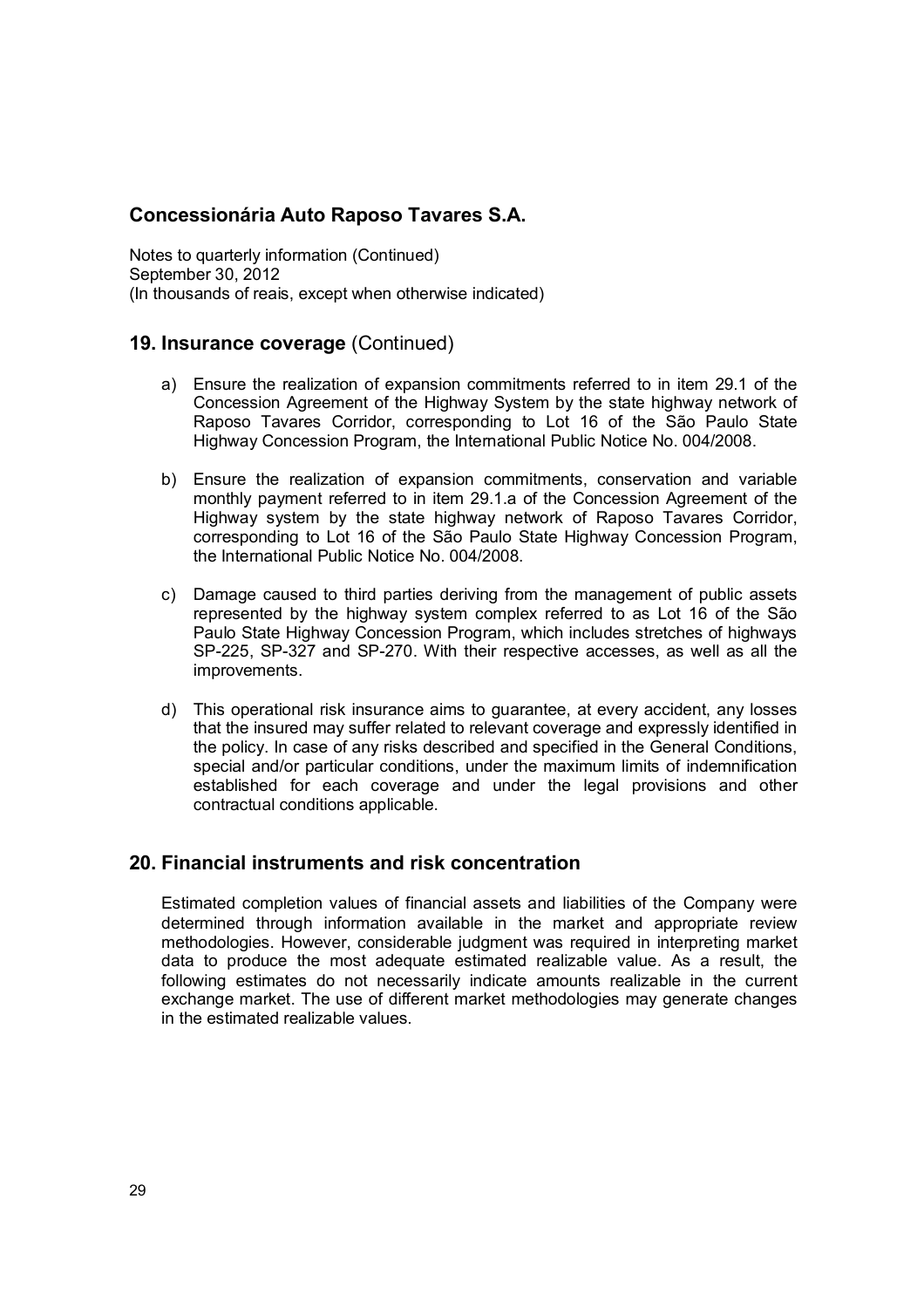Notes to quarterly information (Continued) September 30, 2012 (In thousands of reais, except when otherwise indicated)

# **20. Financial instruments and risk concentration** (Continued)

Management of these instruments is done through operating strategies aimed at liquidity, security and profitability. The control policy is to ensure continuous monitoring of contractual rates versus current market rates, as well as assessing the financial situation of the institutions involved. The Company did not make speculative investments in derivatives or other risky assets.

The amounts of financial instruments recorded in assets and liabilities are updated as contractually agreed until September 30, 2012, and approximate market value. These amounts basically comprise cash and cash equivalents, short-term investments, receivables, loans and financing and debentures.

Under the terms of CVM Rule No. 550 of October 17, 2008, the Company's management reports that the risk factors to which the Company is exposed are:

#### a) General comments:

The Company participates in transactions involving financial instruments, including short-term investments, trade accounts receivable, trade accounts payable and loans and financing and debentures for the purpose of managing the availability of cash funds of its operations.

#### b) Risk management

The Company is exposed to market risks arising from interest rate variation and to credit risk arising from the possibility of default of their counterparties in financial investments and accounts receivable.

The Company adopts procedures for market and credit risk management through financial market mechanisms that seek to minimize the exposure of the Company's assets and liabilities, ensuring the profitability of contracts and equity.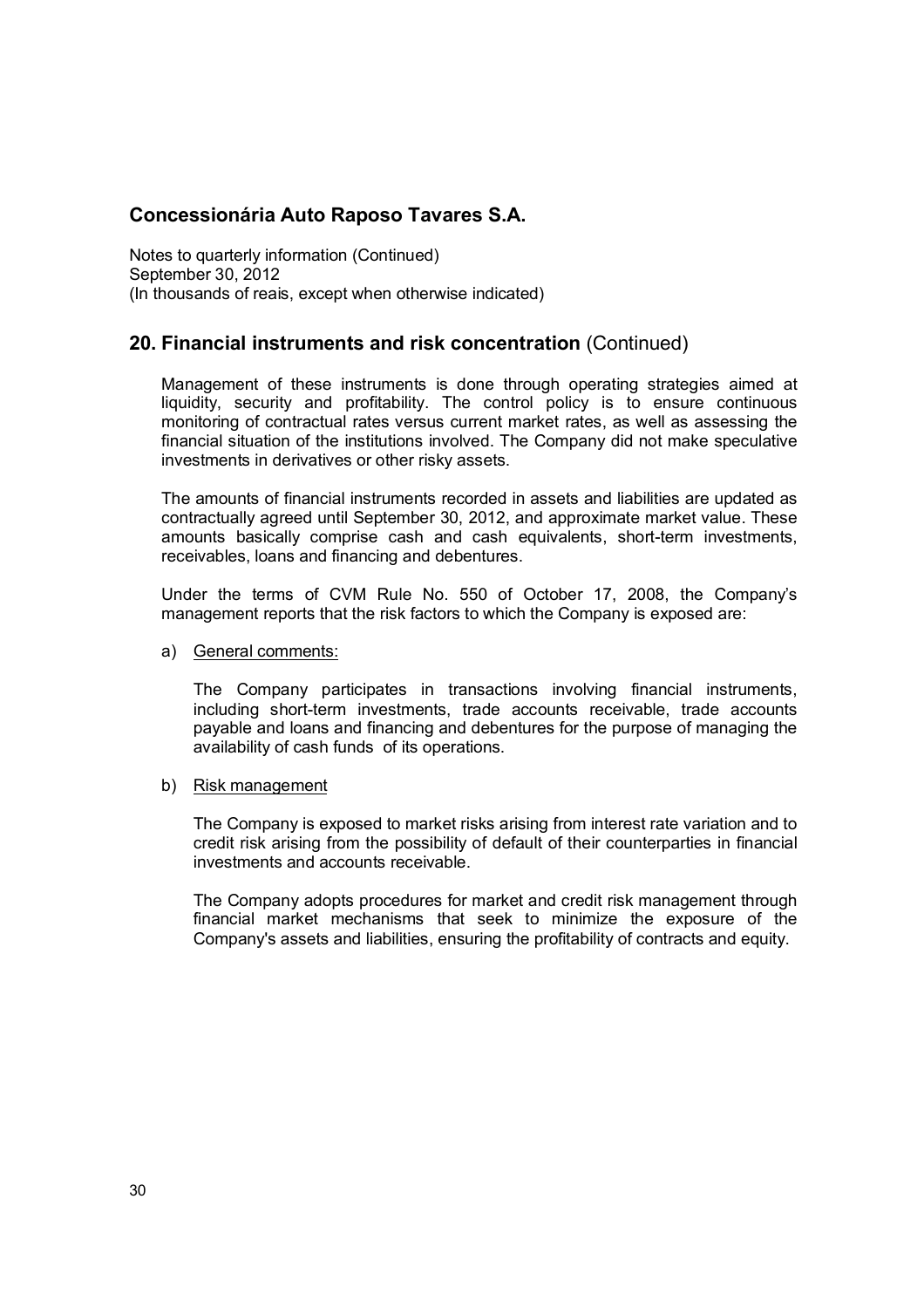Notes to quarterly information (Continued) September 30, 2012 (In thousands of reais, except when otherwise indicated)

# **20. Financial instruments and risk concentration** (Continued)

#### c) Exposure to interest rate risk

The main market risk factor that may affect the Company's business is the interest rate. This risk is linked to the possibility that the Company incurs losses due to variations in interest rates that increase financial expenses related to loans and financing and debentures raised in the market. The Company has not been entering into derivative agreements to *hedge* against this risk. Nonetheless, the Company continuously monitors market interest rates aiming to assess the need to enter into derivative contracts to hedge against currency risk.

The Company is exposed to the risk that a change in interest rates shall result in the increase of its financial expenses with future interest payments. The national currency debt is subject to variation of daily DI, TJLP and IPCA.

#### d) Sensitivity analysis

The evaluations of the sensitivity of financial instruments to the variables that present risk of variation are presented below:

#### **Selection of scenarios**

In compliance with CVM Guidance No. 475/08, the Company presents three scenarios in the sensitivity analysis, one probable and two that may represent adverse effects for the Company with 25% and 50% of deterioration in each index.

The following rate were considered:

|                  | Scenario I      | <b>Scenario II</b> | <b>Scenario III</b> |
|------------------|-----------------|--------------------|---------------------|
|                  |                 | Possible -         | Extreme -           |
| <b>Indicator</b> | <b>Probable</b> | adverse            | adverse             |
|                  |                 |                    |                     |
| CDI*             | 7.36%           | 9.20%              | 11.04%              |
| <b>TJLP</b>      | 5.5%            | 6.88%              | 8.25%               |
| <b>IPCA</b>      | 5.24%           | 6.55%              | 7.86%               |

Refers to CDI rate on September 28, 2012.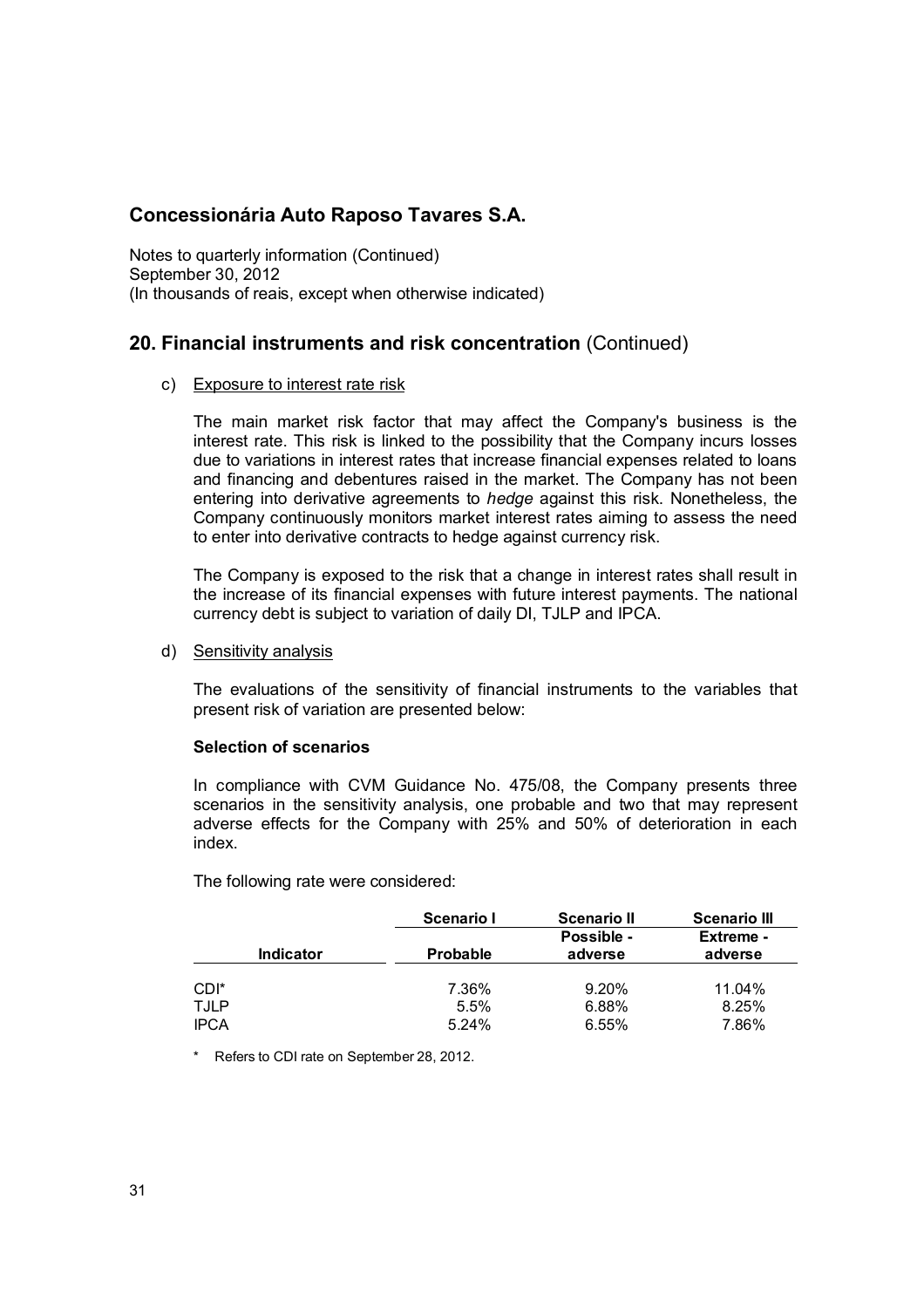Notes to quarterly information (Continued) September 30, 2012 (In thousands of reais, except when otherwise indicated)

# **20. Financial instruments and risk concentration** (Continued)

d) Sensitivity analysis (Continued)

Sensitivity amounts in the table below refer to interest to be incurred by financial instruments under each scenario.

#### **Sensitivity analysis of interest rate variations**

The sensitivity of each financial instrument, based on exposure to variation of each, is presented in the table below:

|                           |                 |                        | Interest to be incurred |                                      |                     |  |
|---------------------------|-----------------|------------------------|-------------------------|--------------------------------------|---------------------|--|
|                           |                 |                        | Scenario I              | Scenario II                          | <b>Scenario III</b> |  |
| <b>Instruments</b>        | <b>Maturity</b> | <b>Risk</b>            | Probable                | Possible - adverse Extreme - adverse |                     |  |
|                           |                 | Increase in DI         |                         |                                      |                     |  |
| Cash and cash equivalents |                 | rate<br>Increase in DI | 3.776                   | 4.695                                | 5,634               |  |
| Short-term investments    |                 | rate<br>Increase in DI | 3,126                   | 3.908                                | 4.690               |  |
| Debentures                | Jan/2013        | rate<br>Increase in    | 10.146                  | 12.578                               | 14,983              |  |
| <b>BNDES Senior Loan</b>  | Mar/2021        | TJLP<br>Increase in    | 19.209                  | 24.029                               | 28,814              |  |
| <b>BNDES Senior loan</b>  | Mar/2023        | <b>IPCA</b>            | 9.452                   | 11.815                               | 14.178              |  |

The amount equivalent to 100% of Company's loans and financing and debentures are subject to remuneration at the accumulated variation of interest rate DI, TJLP and IPCA, and the equivalent of cash and short-term investment subject to CDI.

These analyses illustrate sensitivity to changes in market variables of the Company's financial instruments.

The sensitivity analysis is established based on assumptions and estimates about future events. The Company's management regularly revises estimates and assumptions used in these calculations. Nevertheless, settlement of transactions involving these estimates could result in values different from those estimated due the subjectivity inherent to the process used to prepare such analyses.

#### e) Credit risk exposure

Operations subject to Company concentrations of credit risk are primarily based on current bank accounts and investments, in which the Company is exposed to the risk of the financial institution involved. In order to manage this risk, the Company maintains current bank accounts and short-term investments with financial institutions considered first-tier institution by the management.